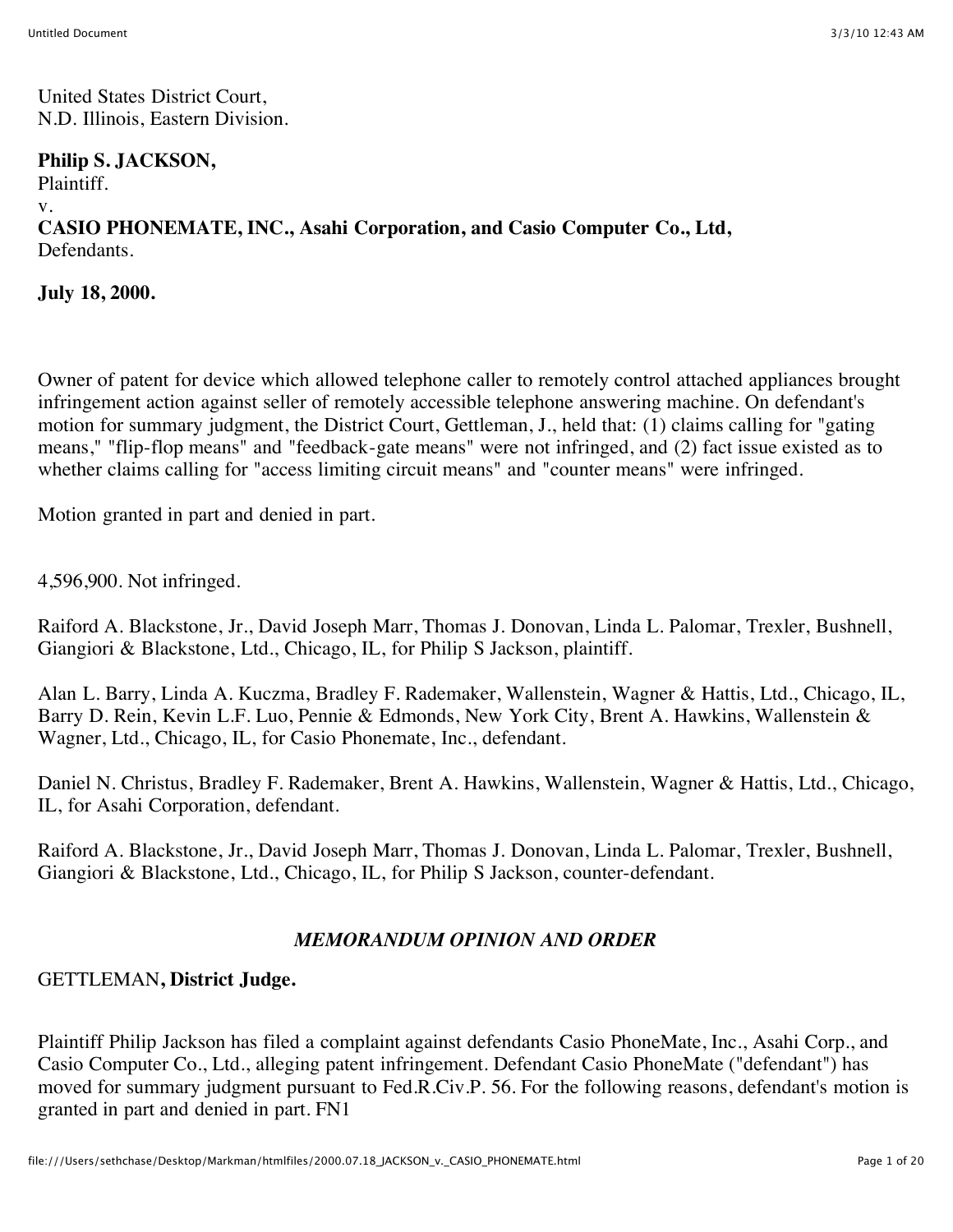FN1. Defendant has filed a statement of material facts pursuant to Local Rule ("L.R.") 56.1 in conjunction with its summary judgment motion. Plaintiff nevertheless devotes much of his response brief to arguing that defendant's motion should be denied because defendant failed to comply with L.R. 56.1. Plaintiff would have spared the court this frivolous argument had he engaged in even a brief perusal of the docket sheet or the court file. To add insult to injury, plaintiff has filed an unacceptable statement of additional facts pursuant to L.R. 56.1(b)(3)(B). Many of the assertions in this document are statements of law rather than statements of fact. Moreover, rather than citing to *specific* parts of the record, as required by the local rule, plaintiff consistently refers the court to Dr. LeRoy F. Silva's expert report, "passim." The court does not appreciate plaintiff's indolent tactics, which have forced the court to sift through all 177 pages of Dr. Silva's expert report in an effort to glean evidence in support of plaintiff's position.

#### **FACTS**

Plaintiff owns United States Patent No. 4,596,900 ("the '900 patent"). Plaintiff's invention enables a user to remotely control many functions of an appliance or device by using the "touch-tone" features of a conventional telephone. Plaintiff's invention can be connected to, for example, a heating or air conditioning system or a lighting system, and enables a caller to remotely control the attached appliance. The caller can make the appliance perform a number of functions by using a predetermined sequence of tones, such as those tones generated by most telephones. The preferred embodiment of the apparatus covered by the '900 patent responds to one predetermined sequence of tones, known as the access code, and thereafter responds to other predetermined sequences of tones, known as "control codes," which are used, for example, to turn the attached appliance on and off. Plaintiff's apparatus uses integrated circuit digital logic to perform its functions.

The '900 patent works in the following way: When sequences of two or more touch tones are entered into a telephone and received over a telephone line, the controller of the '900 patent responds by generating "control signals." The process begins when the owner of the appliance controlled by the '900 patent enters a specific "tone sequence," such as the sequence " \*,1" or the sequence "# ,1." (The sequence " \*,1" turns the controlled appliance on, while the sequence "# ,1" turns the controlled appliance off.) The tone sequences " \*,1" and "# ,1" are two types of "control codes." The controller of the '900 patent includes a "detecting means" that detects the control code the owner has input. Once the control code is input and detected, the controller outputs a corresponding "sequence detection signal." The sequence detection signal is then fed to a bistable "control means" that always outputs either an "on" control signal or an "off" control signal to the controlled appliance. Consequently, if the owner enters the tone sequence " \*,1," the ultimate result will be that the controlled appliance will turn on; conversely, if the owner enters the tone sequence, "# ,1," the ultimate result will be that the controlled appliance will turn off.

Defendant's allegedly infringing device, the TC-540 ("the accused device"), is a combination cordless telephone and answering machine that an owner can access remotely to listen to messages left by callers. The accused device enables a caller to leave a message in one of three mailboxes by calling the device and pressing various tones. The accused device enables an owner to access her messages remotely by calling the device and pressing an access code. By pressing various tones, the owner can retrieve, save, replay, and erase messages. Defendant's device uses a microprocessor to perform its functions.

Plaintiff alleges that the accused device infringes the '900 patent in the way that it enables the owner to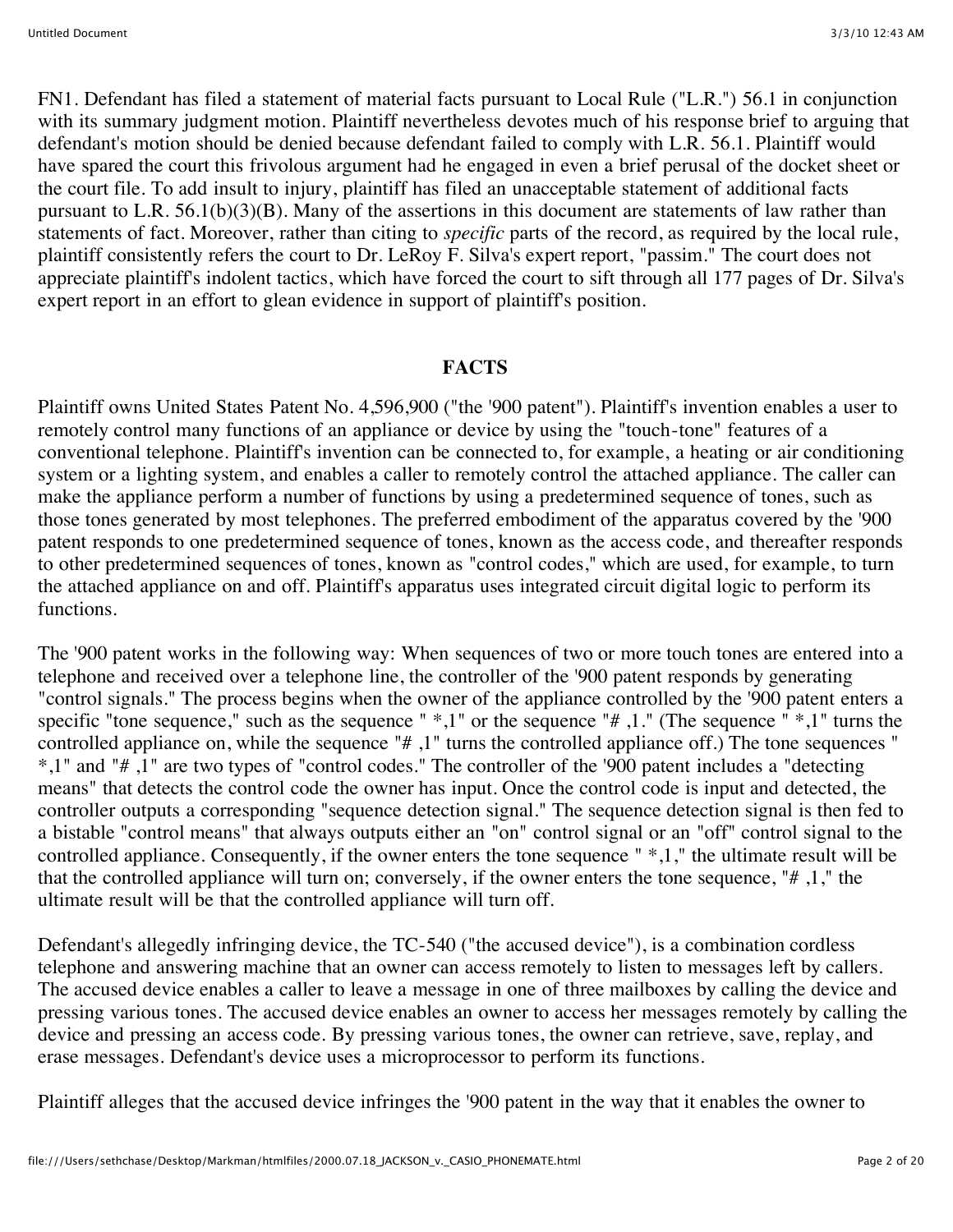remotely access and play back messages in selected mailboxes and in the way that it limits remote access to callers who enter an access code. Plaintiff states that in 1988, he attended the Consumer Electronics Show in Chicago, Illinois. According to plaintiff, defendant's representatives attended this same show and examined the device protected by the '900 patent. Some time thereafter, defendant began manufacturing and selling telephone answering machines that incorporated every element of many of the claims recited in the '900 patent. Plaintiff alleges that the accused device is one such answering machine.

### **SUMMARY JUDGMENT STANDARD**

A movant is entitled to summary judgment under Fed.R.Civ.P. 56 when the moving papers and affidavits show there is no genuine issue of material fact and the movant is entitled to judgment as a matter of law. *See* Fed.R.Civ.P. 56(c); Celotex Corp. v. Catrett, 477 U.S. 317, 322, 106 S.Ct. 2548, 91 L.Ed.2d 265 (1986); Unterreiner v. Volkswagen of America, Inc., 8 F.3d 1206, 1209 (7th Cir.1993). Once a moving party has met its burden, the nonmoving party must go beyond the pleadings and set forth specific facts showing there is a genuine issue for trial. *See* Fed.R.Civ.P. 56(e); Becker v. Tenenbaum-Hill Assoc., Inc., 914 F.2d 107, 110 (7th Cir.1990). The court considers the record as a whole and draws all reasonable inferences in the light most favorable to the party opposing the motion. *See* Fisher v. Transco Services-Milwaukee, Inc., 979 F.2d 1239, 1242 (7th Cir.1992).

A genuine issue of material fact exists when "the evidence is such that a reasonable jury could return a verdict for the nonmoving party." Anderson v. Liberty Lobby, Inc., 477 U.S. 242, 248, 106 S.Ct. 2505, 91 L.Ed.2d 202 (1986); Stewart v. McGinnis, 5 F.3d 1031, 1033 (7th Cir.1993). However, the nonmoving party "must do more than simply show that there is some metaphysical doubt as to the material facts." Matsushita Elec. Indus. Co., Ltd. v. Zenith Radio Corp., 475 U.S. 574, 586, 106 S.Ct. 1348, 89 L.Ed.2d 538 (1986). "The mere existence of a scintilla of evidence in support of the [nonmoving party's] position will be insufficient; there must be evidence on which the jury could reasonably find for the [nonmoving party]." Anderson, 477 U.S. at 252, 106 S.Ct. 2505.

### **DISCUSSION**

Defendant moves for summary judgment of non-infringement, arguing that the accused device lacks certain elements of the claims of plaintiff's patent. Specifically, defendant argues that the accused device lacks a "gating" means, a "flip-flop" means, a "counter" means, and a "feedback-gate" means. FN2 Defendant focuses its analysis on four independent claims, Claim 1 (gating means), Claim 3 (flip-flop means), Claim 5 (counter means), and Claim 10 (feedback-gate means), because "[i]t is axiomatic that dependent claims cannot be found infringed unless the claims from which they depend have been found to have been infringed." Wahpeton Canvas Co. v. Frontier, Inc., 870 F.2d 1546, 1553 (Fed.Cir.1989). Each of the allegedly infringed claims requires one of the means found in Claims 1, 3, 5, and 10, with two exceptions. FN3 Accordingly, the resolution of defendant's motion may resolve many of the infringement allegations in the instant case.

FN2. According to defendant, the gating means is required by Claims 1, 14, 16, 18, 20, 59, 60, 62, 63, 64, and 66; the flip-flop means is required by Claims 3, 4, 25, 26, 28, 69, 70, 72, 73, 74, and 76; the counter means is required by Claims 5, 32, 33, 35, 79, 84, 85, and 87; and the feedback-gate means is required by Claims 10, 45, 46, 97, 99, and 100.

FN3. Defendant has not responded to plaintiff's allegation that the accused device infringes Claims 2 and 24.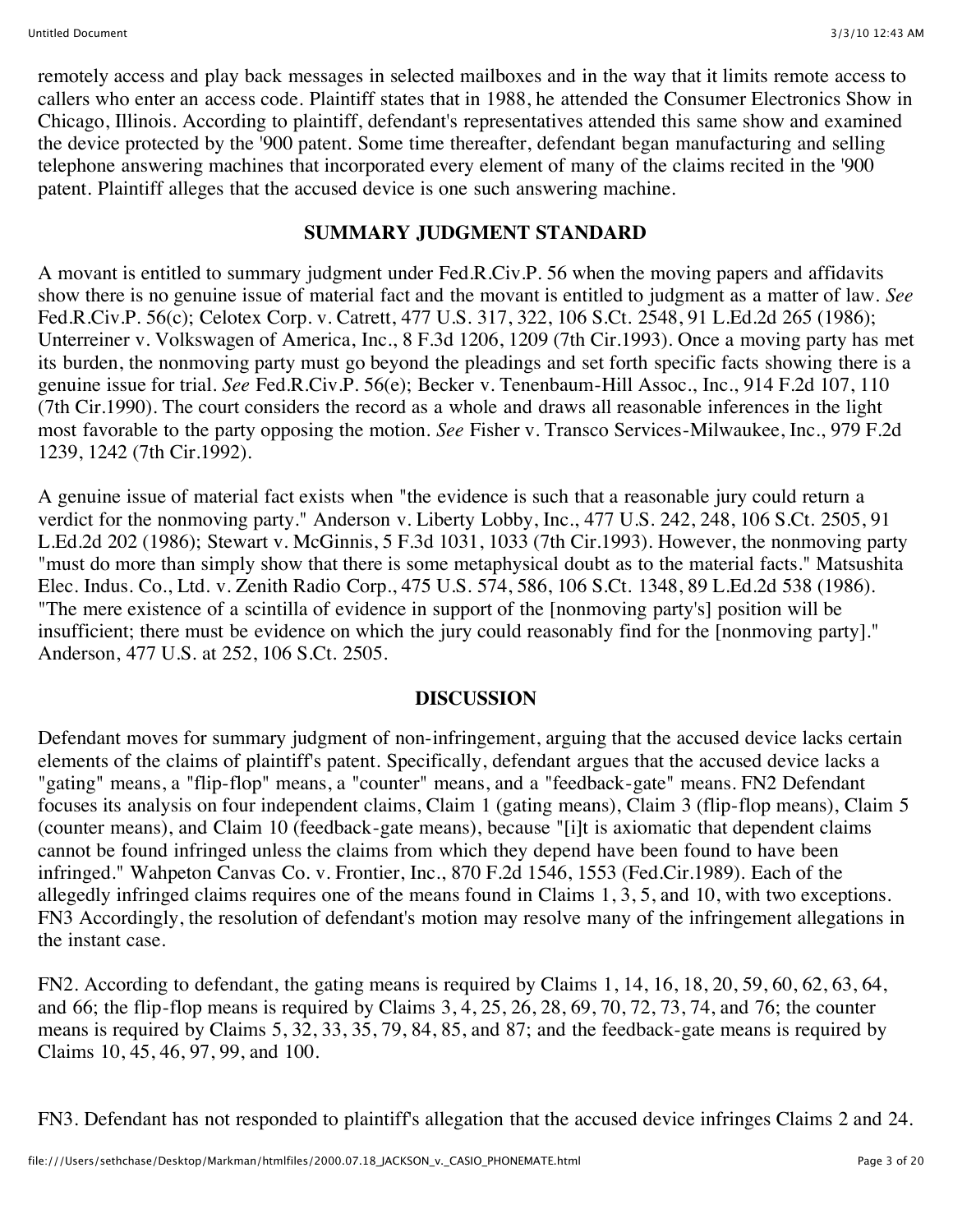The instant opinion therefore does not apply to Claims 2 and 24.

## **I. Legal Framework**

[1] [2] [3] [4] Two steps are required to determine whether a patent claim has been infringed: (1) the court must construe the claim to determine its scope; and (2) the court must determine whether the properly construed claim encompasses the accused structure. Bai v. L & L Wings, Inc., 160 F.3d 1350, 1353 (Fed.Cir.1998). With respect to the first step, claim construction, "[w]hen the meaning or scope of a patent claim is in dispute the court construes the claim as a matter of law." Vivid Technologies, Inc. v. American Science & Engineering, Inc., 200 F.3d 795, 804 (Fed.Cir.1999) (citing Markman v. Westview Instruments, Inc., 52 F.3d 967, 979 (Fed.Cir.1995), *aff'd,* 517 U.S. 370, 116 S.Ct. 1384, 134 L.Ed.2d 577 (1996)). "[O]nly those terms need be construed that are in controversy, and only to the extent necessary to resolve the controversy." *Id.* at 803. To construe the claims, the court first examines intrinsic evidence. Vitronics Corp. v. Conceptronic, Inc., 90 F.3d 1576, 1582 (Fed.Cir.1996); Oneac Corp. v. Raychem Corp., 20 F.Supp.2d 1233, 1237 (N.D.Ill.1998). The intrinsic evidence consists of the patent claims, the specification, and, if in evidence, the prosecution history. Vitronics, 90 F.3d at 1582. If the intrinsic evidence alone is not sufficient, extrinsic evidence may be used. Id. at 1583. Extrinsic evidence is external to the patent and file history, such as expert testimony, inventor testimony, dictionaries, technical treatises, articles, and prior art not cited. Id. at 1584. Intrinsic evidence is preferred since it encompasses the materials in the public record. Id. at 1583. Therefore, if the intrinsic evidence alone resolves any ambiguity, it is improper to rely on extrinsic evidence. Id. at 1583.

[5] [6] The second step requires the court to determine if a defendant is guilty of either literal infringement or infringement under the doctrine of equivalents. Bai, 160 F.3d at 1353. Literal infringement is a question of fact and may be decided on summary judgment when no genuine issue of material fact exists, such that "no reasonable jury could find that every limitation recited in the properly construed claim either is or is not found in the accused device." *Id.* Infringement under the doctrine of equivalents is also a question of fact. The question under this doctrine is, "whether a reasonable jury could find that the accused device contains elements that are equivalent to each of the properly construed claim limitations." *Id.* at 1354.

[7] Claims governed by 35 U.S.C. s. 112, para. 6 are often referred to as "means-plus-function" claims. A "means-plus-function" limitation describes an element of a product claim as "a means or step for performing a specified function." 35 U.S.C. s. 112 para. 6. If an accused device exactly meets the means-plus-function limitation in a patent claim, it literally infringes that claim. "In applying the 'means plus function' paragraph of s. 112 ... the sole question is whether the single means in the accused device which performs the function stated in the claim is the same as or an equivalent of the corresponding structure described in the patentee's specification as performing that function." D.M.I., Inc. v. Deere & Co., 755 F.2d 1570, 1575 (Fed.Cir.1985). In other words, "to meet a means-plus-function limitation, an accused device must (1) perform the identical function recited in the means limitation and (2) perform that function using the structure disclosed in the specification or an equivalent structure." Carroll Touch, Inc. v. Electro Mechanical Systs., Inc., 15 F.3d 1573, 1578 (Fed.Cir.1993). "Literal infringement requires that the accused device embody every element of the claim." Builders Concrete, Inc. v. Bremerton Concrete Prods. Co., 757 F.2d 255, 257 (Fed.Cir.1985). If the accused device does not perform the *identical* function as that recited in the claim, there is no literal infringement. *See* Pennwalt Corp. v. Durand-Wayland, Inc., 833 F.2d 931, 934 (Fed.Cir.1987).

[8] If the court determines that "the required function is not performed exactly in the accused device, ...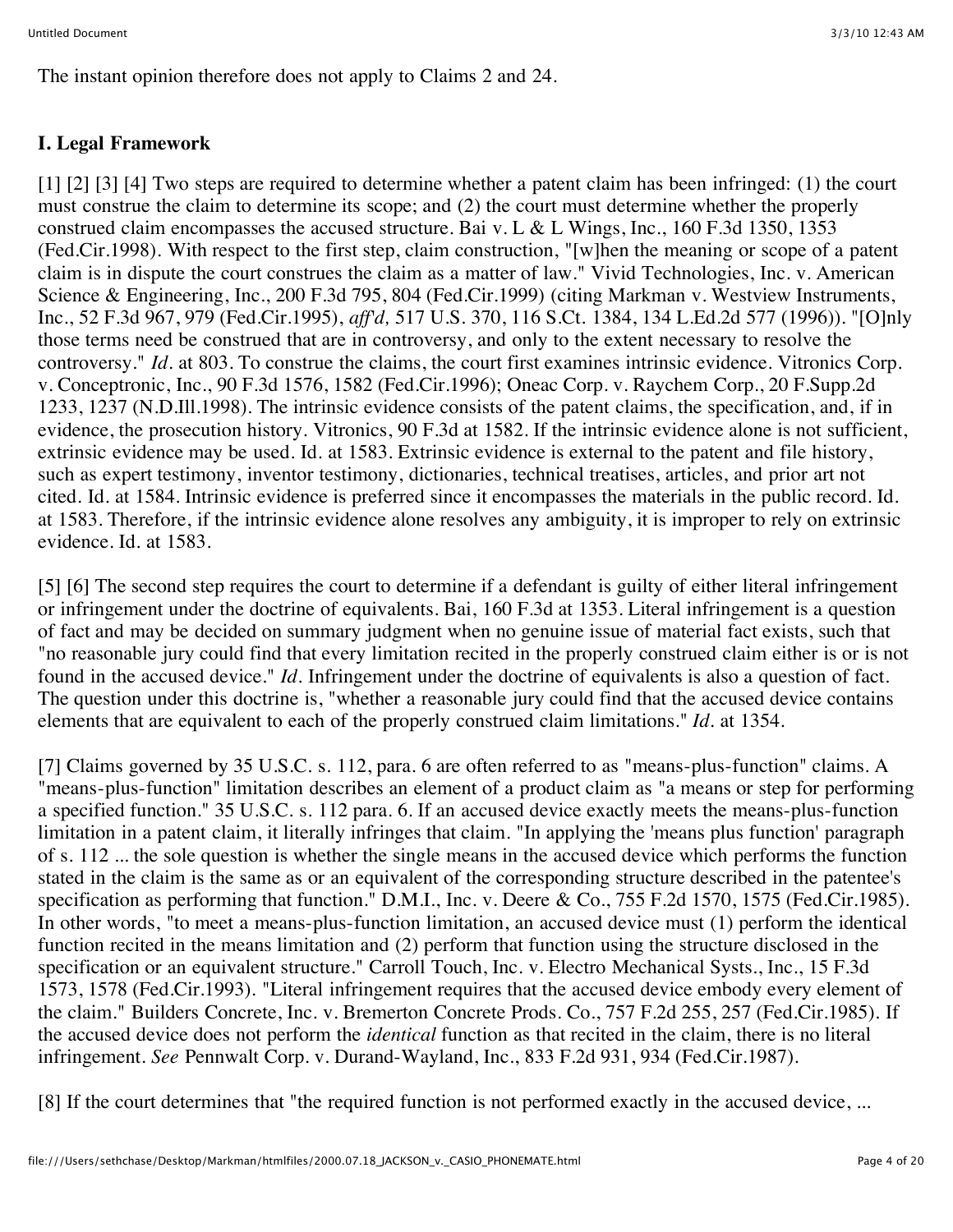section 112, paragraph 6 ... is not involved." Pennwalt, 833 F.2d at 934.FN4 In this situation, the court should proceed to examine the accused device under the doctrine of equivalents. The court may find infringement under the doctrine of equivalents if the accused device "performs substantially the same overall function or work, in substantially the same way, to obtain substantially the same result as the claimed invention." *Id.* In comparing an accused device with a patent claim under the doctrine of equivalents, the court must start with the claim itself. *Id.* at 935. "In applying the doctrine of equivalents, the fact finder must determine the range of equivalents to which the claimed invention is entitled, in light of the prosecution history, the pioneer-non-pioneer status of the invention, and the prior art." D.M.I., 755 F.2d at 1575. "[T]he doctrine of equivalents must be applied to individual elements of the claim, not to the invention as a whole." Warner-Jenkinson Co., Inc. v. Hilton Davis Chemical Co., 520 U.S. 17, 29, 117 S.Ct. 1040, 137 L.Ed.2d 146 (1997). "In order for the court to find infringement, the plaintiff must show the presence of every element or its substantial equivalent in the accused device. To be a 'substantial equivalent,' the element substituted in the accused device for the element set forth in the claim must not be such as would substantially change the way in which the function of the claimed invention is performed." Perkin-Elmer Corp. v. Westinghouse Elec. Corp., 822 F.2d 1528, 1533 (Fed.Cir.1987) (internal citations and quotation marks omitted).

FN4. For this reason, "Section 112, paragraph 6, plays no role in determining whether an equivalent function is performed by the accused device under the doctrine of equivalents." Pennwalt, 833 F.2d at 934.

### **II. Claim 1: Gating Means**

[9] Defendant argues that the accused device does not perform the function of the gating means required by independent Claim 1 and those claims that depend from Claim 1. Claim 1 reads, in relevant part:

A phone-line-linked, tone-operated control apparatus for remotely controlling various functions of at least one device, said apparatus comprising: detecting means coupled to receive tone signals from said phone line, for detecting at least one predetermined sequence of predetermined tone signals and for producing a corresponding sequence detection signal; and control means responsive to said sequence detection signal for producing a corresponding control signal; wherein said detecting means comprises first detecting means for producing a first detection signal in response to the reception of a first predetermined sequence of predetermined tone signals and second detecting means for producing a second detection signal in response to the reception of a second predetermined sequence of predetermined tone signals; wherein said control means is responsive to said first detection signal for producing a corresponding first control signal and responsive to said second detection signal for producing a corresponding second control signal; ... and wherein said first and said second detecting means further include **gating means** coupled in circuit for disabling production of said first and said second detection signals respectively in response to said second control signal and said first control signal, respectively, whereby said apparatus cannot produce said first detection signal and said second detection signal at the same time.

### **A. Claim Construction: Function of the Gating Means**

As discussed above, the court must first determine the meaning and scope of the patent claim asserted to be infringed. "A determination of the claimed function, [is] a matter of construction of specific terms in the claim.... [A] determination of corresponding structure is a determination of the meaning of the 'means' term in the claim and is thus also a matter of claim construction." Chiuminatta Concrete Concepts, Inc. v. Cardinal Industries, Inc., 145 F.3d 1303, 1308 (Fed.Cir.1998). "To ascertain the meaning of claims, we consider three sources: The claims, the specification, and the prosecution history." Markman, 52 F.3d at 979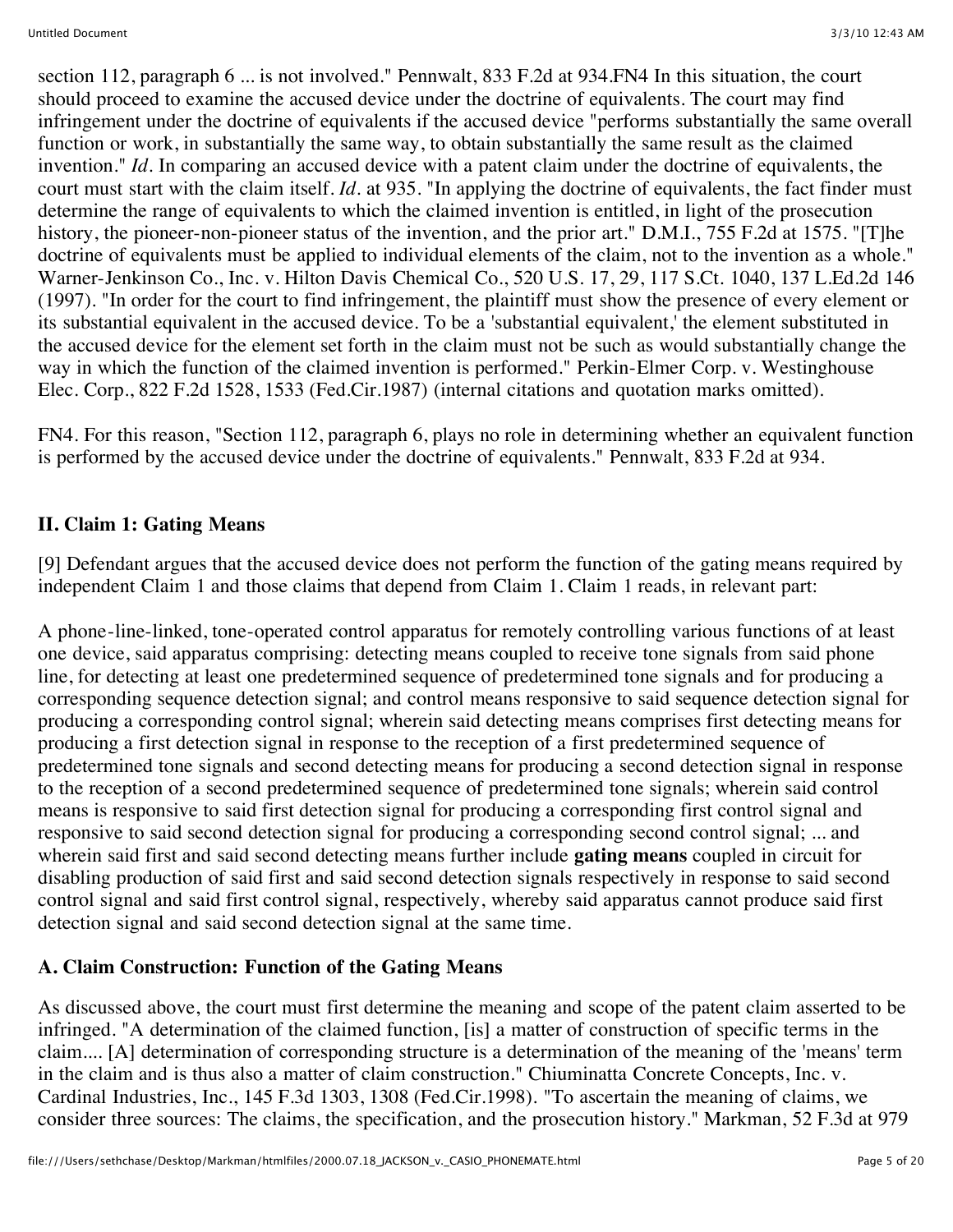(citation omitted). The detailed description in the patent elucidates the function of the above-quoted Claim 1. "For claim construction purposes, the description may act as a sort of dictionary, which explains the invention and may define terms used in the claims." Markman, 52 F.3d at 979.

The language of Claim 1 and the detailed description explain that entering a predetermined sequence of predetermined tone signals (such as the tones # and 1), produces a corresponding sequence detection signal, and a certain gate and flip-flop respond by producing the control signal "off," thus turning off the device the patented invention is controlling. Similarly, entering a predetermined sequence of predetermined tone signals (such as the tones \* and 1), leads to the production of a sequence detection signal, which itself leads to the production of a corresponding control signal (such as "on"), thus turning on the controlled device.

According to the detailed description, the gating means "assures that repetition of the '# ,1' (off) sequence will not result in turning the instrument on." Similarly, the gating means "prevents production of the 'on' signals unless the instrument is in the off state. Hence, repetition of the sequence ' \*,1' will not turn the instrument 'off,' if it is already in the 'on' state."

The prosecution history of the first and second reexaminations of the patent also sheds light on the function of the gating means. "Although the prosecution history can and should be used to understand the language used in the claims, it too cannot 'enlarge, diminish, or vary' the limitations in the claims." Markman, 52 F.3d at 980. Plaintiff explained one embodiment of the gating means to the patent examiner during the prosecution of the '900 patent. He discussed the situation in which the device "receive[s] signals corresponding to the '# ' signal and '1' signal digits." "This detection signal (i.e., the output ... which represents the existence of a '# ' and a '1' at the same time) is *disabled,* however, unless an appropriate signal is simultaneously present.... In this embodiment, an appropriate signal is the opposite control signal.... This feature of Jackson's invention positively assures production of only one control signal at a time, and thereby prevents production of these signals simultaneously." (Emphasis added.) This explanation suggests that the device will respond to the tone sequence "# ,1" only if the opposite control signal ("on") is present; if the opposite control signal is not present (that is, if the controlled device is already off), the output that usually follows the entry of "# ,1" (an "off" control signal) will not be produced, no matter how many times "# ,1" is entered. The prosecution history thus reinforces the claim's description of the gating means as something that "disables production" of sequence detection signals in response to certain control signals.

"Usually, an analysis of the intrinsic evidence alone will resolve any ambiguity in a disputed claim term." Optical Disc Corp. v. Del Mar Avionics, 208 F.3d 1324, 1334 (Fed.Cir.2000). "The court may, in its discretion, receive extrinsic evidence in order 'to aid the court in coming to a correct conclusion' as to the 'true meaning of the language employed' in the patent." Markman, 52 F.3d at 980. However, "[i]n those cases where the public record unambiguously describes the scope of the patented invention, reliance on any extrinsic evidence is improper," because the public has a right to rely on the public record. Vitronics, 90 F.3d at 1583. "Allowing the public record to be altered or changed by extrinsic evidence introduced at trial, such as expert testimony, would make this right meaningless." *Id.* "Extrinsic evidence is to be used for the court's understanding of the patent, not for the purpose of varying or contradicting the terms of the claims." Markman, 52 F.3d at 981.

In light of the foregoing, the court looks to the extrinsic evidence provided by Dr. LeRoy F. Silva ("Dr.Silva") to help understand the function of the gating means, but does not credit testimony that contradicts the plain language of the claims. Dr. Silva explained the function of the gating means at his deposition as follows: "[Y]ou put those gating means in there *to disable production of these first and second*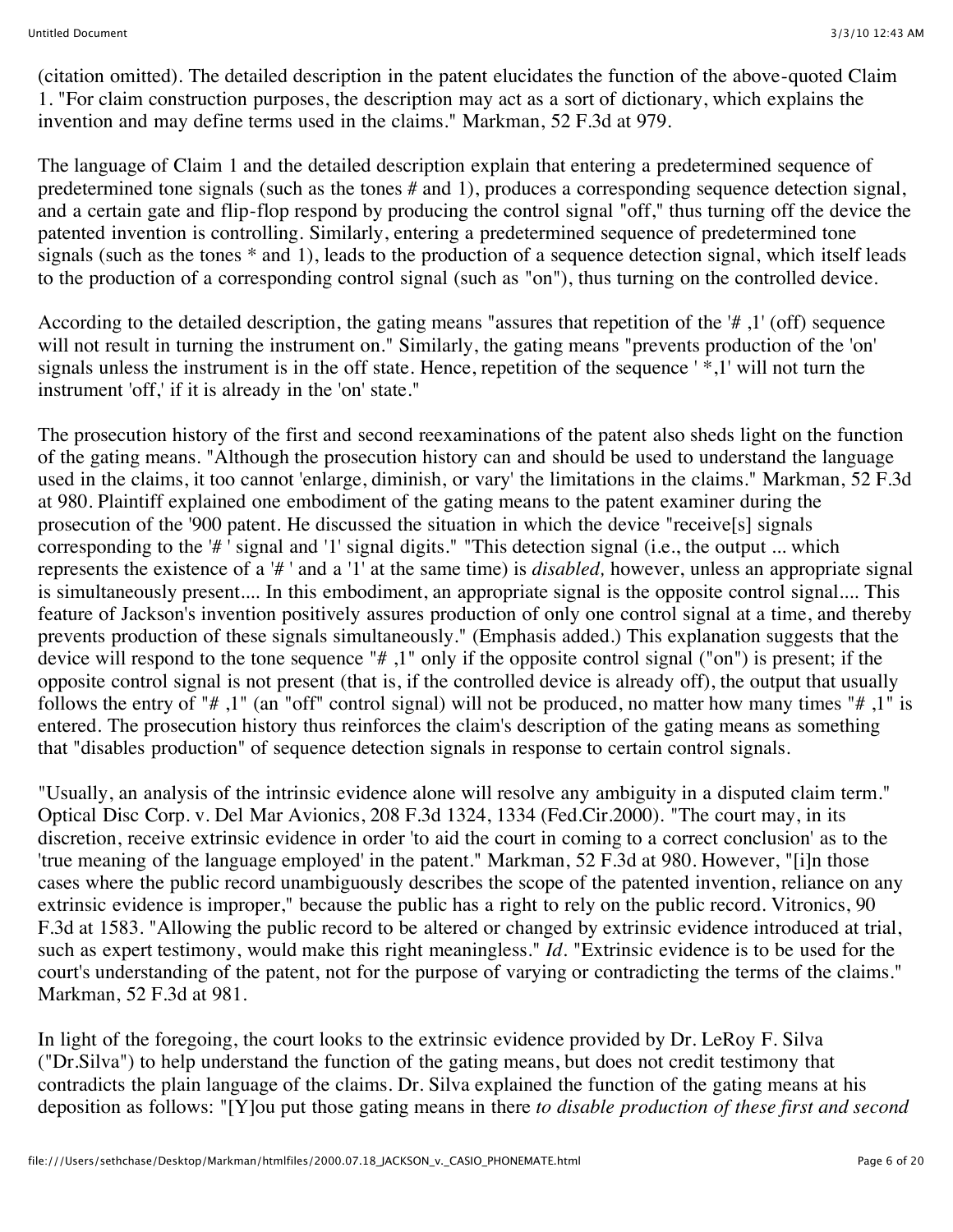*detection signals* ... in response to said second control signal and said first control signal. That is, we've been talking about how, *if the flip-flop No. 66 is in the off state ... why, we disable production of the off signal.*" (Emphasis added.) Dr. Silva agreed that what occurs, in plain language, is that "if [the device] is off and I keep giving it subsequent off signals, it's not going to change its output." Dr. Silva affirmed that conversely, "The on control signal, when present, results in *disabling* the on sequence detector." (Emphasis added.) Defendant does not dispute the foregoing testimony.

From the plain language of the claim, the information contained in the detailed description section of plaintiff's patent, and the prosecution history, the court construes the function of the gating means in Claim 1 as, inter alia, preventing the production of a given sequence detection signal if the device is already in the state associated with that signal and the same tone sequence is entered a second time. Dr. Silva's testimony merely affirms this construction.

## **B. Literal Infringement Analysis**

[10] Having construed the function of the gating means in Claim 1, the court must now compare the properly construed claims to the accused device and address two questions to determine literal infringement. First, the court must determine if the accused device performs the identical function recited in the means limitation. Second, the court must decide if the accused device performs that function using the structure disclosed in the specification or an equivalent structure.FN5 If the court determines that the accused device does not perform the identical function as that recited in plaintiff's patent, it does not literally infringe, and the court need not reach the second prong of the inquiry. *See* Pennwalt, 833 F.2d at 934.

FN5. Plaintiff argues that defendant's motion for summary judgment should be denied because in its initial motion, defendant advanced only the argument that the accused device did not perform the same functions as the '900 patent, but then introduced structural arguments into its reply brief. The court rejects plaintiff's contention. As an initial matter, if the court decides that the two devices perform the same function, it must address the structure question to determine literal infringement. Moreover, the court's reading of defendant's reply brief affirms that defendant continues to focus on function (what the accused device does), and not on structure (the way in which the device performs the function).

Defendant argues that the accused device does not perform the same function as the gating means in Claim 1, because it does not disable production of a given sequence detection signal if the device is already in the state associated with that signal and the tone sequence that produces that signal is entered a second time. Plaintiff responds that in his report, Dr. Silva concluded that the infringing device performs the same function identified in plaintiff's patent. Dr. Silva described what happens when an owner calls into the accused device to retrieve her messages. After the owner has entered the access code, she can press " \*, 2" to retrieve her messages. According to Dr. Silva's report: "[C]onsecutive inputting of the same control code (e.g., \* and 2) does not result in the infringing device performing a function other than the function associated with the control code (e.g., play back mailbox 2 messages). That is, repetitive entry of the ' \* ' and '2' buttons does not cause the infringing device to do anything but play back mailbox 2 messages." Dr. Silva's description suggests that the accused device does not respond to the second entry of " \*, 2," and Dr. Silva testified at his deposition that "nothing" happens when the caller enters the tone sequence " \*, 2" while the messages are playing.

If Dr. Silva's description in his report and at his deposition were correct, his testimony would create a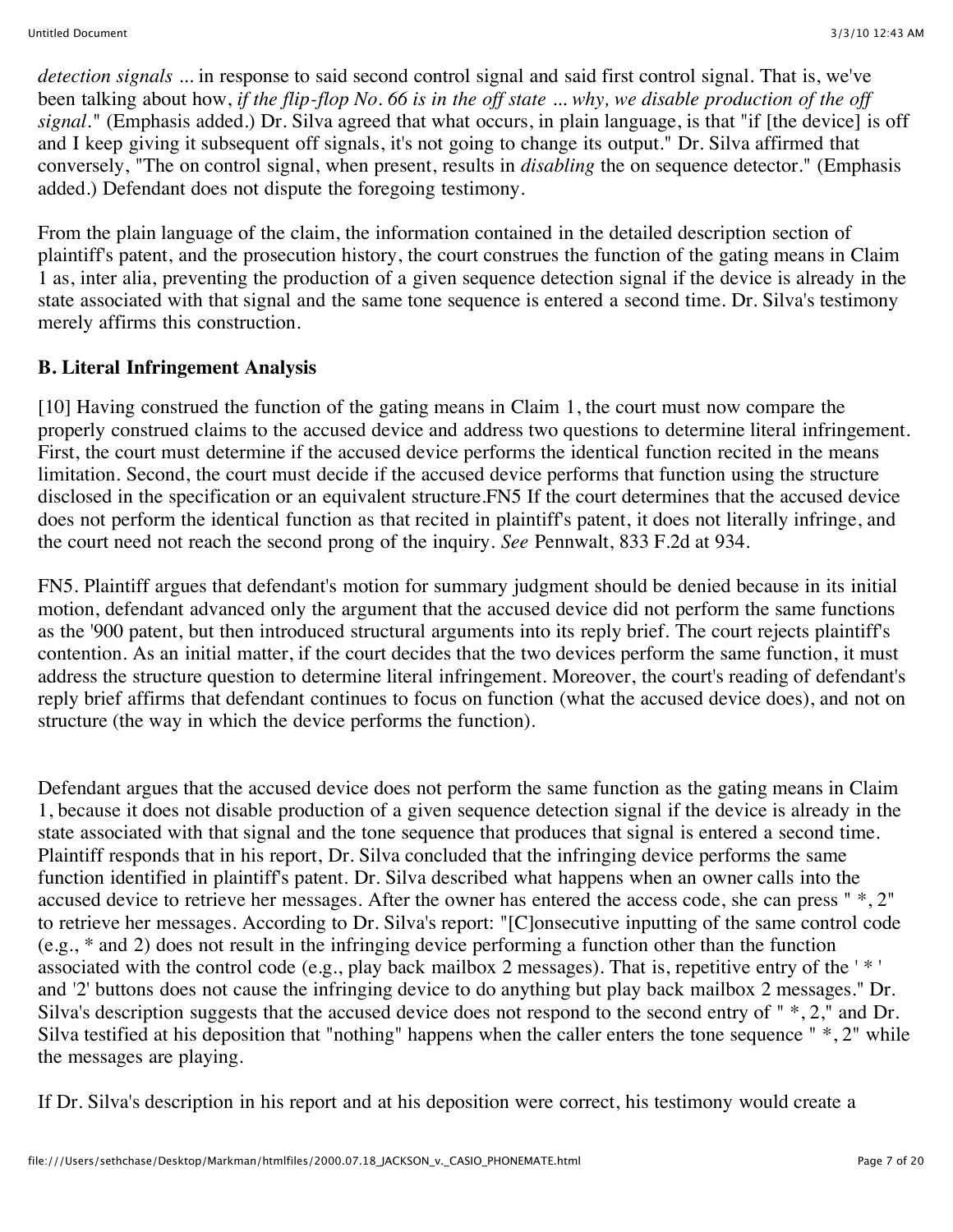question of fact whether the accused device "disabl[es] production" of a sequence detection signal if the device is already in the state associated with that signal, and therefore performs the identical function as plaintiff's Claim 1. Later during Dr. Silva's deposition, however, a demonstration of the accused device was conducted. The demonstration revealed that when the owner presses " \*, 2," the machine responds, "Hello, you have no messages in mailbox 1." If the owner presses " $\hat{*}$ , 2" again during the middle of this recording, the machine begins again with the word, "Hello." This demonstrates that the accused device does not prevent production of the sequence detection signal associated with the tone sequence " \*, 2." Rather, every time the tone sequence "  $^*$ , 2" is entered, the accused device appears to detect this sequence and respond to it. If the accused device does not "disabl [e] production of ... detection signals," it does not have a function identical to that of the gating means required by the '900 patent.

Plaintiff argues in his surreply that the function of the gating means in Claim 1 is stated in the last phrase of that claim: "whereby said apparatus cannot produce said first detection signal and said second detection signal at the same time." According to plaintiff, the accused device performs the same function as the gating means in plaintiff's patent because it does not jam when the owner inputs the same signal again and again. Therefore, plaintiff argues, the accused device must have a gating means or the equivalent thereof.

Plaintiff cites Dr. Silva's testimony to support his argument that defendant's device does not jam when the same signal is input a second time: "it does the same thing, and it doesn't jam it. If you-if you hit [\*, 2] on the Casio device and, while it's playing back  $[*, 2]$  messages, you hit  $[*, 2]$ , it will-it wont bother it. It just keeps playing back the messages." The subsequent demonstration revealed, however, that the accused device does not simply ignore the signal " \*, 2" and keep playing back the messages; rather, it stops playing back the messages and starts over again at the beginning.

[11] Plaintiff's argument limits the function of the gating means to one phrase, the "whereby" phrase, while ignoring the phrase "for disabling production of ... detection signals." As an initial matter, "[a] 'whereby' clause that merely states the result of the limitations in the claim adds nothing to the patentability or substance of the claim." Texas Instruments, Inc. v. United States Int'l Trade Comm'n, 988 F.2d 1165, 1172 (Fed.Cir.1993); *see also* In re Certain Personal Computers and Components Thereof, 224 U.S.P.Q. 270, 283, 1984 WL 64146 (U.S. Intern. Trade Comm'n, Mar. 9, 1984) ("Whereby clauses are given no weight if they express only a necessary result of the structure already recited in the body of the claims."). It could be said that the instant whereby clause merely states the result of the gating means. Even if the instant whereby clause expresses not just a result, but a function, it is not the only functional phrase in the claim. Plaintiff's argument eliminates one of the functions of the gating means, as the court has construed that claim element.

Plaintiff also attempts to argue that the accused device simply has additional features not found in the '900 patent. The demonstration of the accused device revealed the exact opposite, however. It revealed that the accused device is missing a crucial functional element described in Claim 1, the function of preventing production of a detection signal. Plaintiff cannot read the phrase "for disabling production of ... detection signals" out of Claim 1, FN6 because the court has construed this phrase as describing a function performed by the gating means in Claim 1. Plaintiff has not carried his burden of proving that there is a genuine issue of triable fact that the accused device performs the identical function as the gating means described in Claim 1. Finding that the accused device does not perform the same functions specified in the claim "negates the possibility of finding literal infringement." Pennwalt, 833 F.2d at 934. Defendant's motion for summary judgment on its argument that Claim 1 does not literally infringe the '900 patent is therefore granted.

FN6. Dr. Silva appears to assert at one point during his deposition that Claim 1 does not require disabling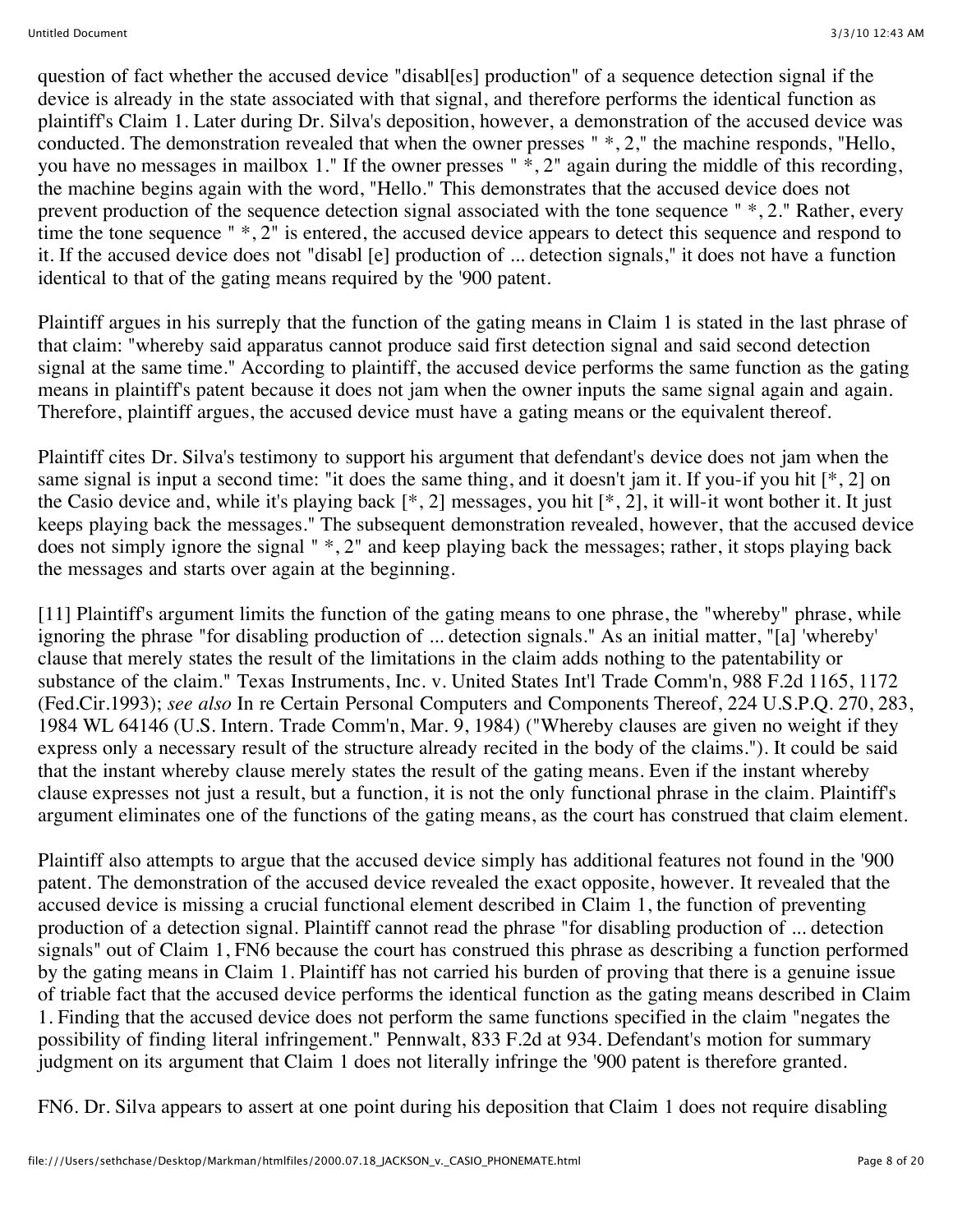detection of the " \*, 2" sequence while mailbox two is playing. Because plaintiff does not cite this testimony or include it in a statement of additional facts, the court does not consider it. Even if plaintiff had cited this testimony, the court would heed *Markman* 's caution that extrinsic evidence is "not for the purpose of varying or contradicting the terms of the claims." Markman, 52 F.3d at 981. Moreover, at another point during his deposition, Dr. Silva said just the opposite: "If you keep hitting it with star one, and star one ... then that flip-flop is-can't get a signal, and so it's disabled. And that's precisely what we want to do."

### **C. Doctrine of Equivalents Analysis**

Defendant also argues that it has not infringed Claim 1 of the '900 patent under the doctrine of equivalents. As discussed above, the court may find infringement under the doctrine of equivalents if the accused device "performs substantially the same overall function or work, in substantially the same way, to obtain substantially the same overall result as the claimed invention." Pennwalt, 833 F.2d at 934. This test is often referred to as "the function-way-result test." Overhead Door Corp. v. Chamberlain Group, Inc., 194 F.3d 1261, 1270 (Fed.Cir.1999). In performing a doctrine of equivalents analysis, "[t]he trier of fact, applying the claims as construed, finds whether the accused device, element by element, is equivalent to that which has been patented." Multiform Desiccants, Inc. v. Medzam, Ltd., 133 F.3d 1473, 1480 (Fed.Cir.1998).

Plaintiff has not created a question of fact about whether the accused device performs substantially the same function as the gating means in the '900 patent. As this court has construed Claim 1, it is part of the function of the gating means to prevent production of a sequence detection signal if the controlled device is already in the state associated with that signal and the same tone sequence is entered a second time. To place this description into more concrete terms, assume the '900 patent is being used to turn a lamp on and off. If the owner of the lamp uses a tone sequence such as " \*,1" to turn the lamp on, and then enters " \*,1" again, it is part of the function of the gating means to prevent production of the sequence detection signal associated with the command "  $*$ ,1," such that the lamp does not turn off the second time the command "  $*$ ,1" is entered; rather, it would remain on.

The accused device does not perform an equivalent function as that performed by the '900 patent's gating means. When the owner calls the accused device and enters the tone sequence " \*, 2," a recorded message says "Hello" and tells the owner how many messages are in the mailbox. If the owner thereafter presses " \*, 2" again, the device responds to this tone sequence and the recorded message begins again with "Hello."

If a person using the '900 patent to control a lamp enters a tone sequence once and then enters that same tone sequence again, the lamp remains on without interruption. In contrast, if an owner using the accused device to check her messages enters a tone sequence once and then enters that same tone sequence again, the message that has begun playing is interrupted and restarted. If the accused device performed substantially the same function as the '900 patent, when the same tone sequence was pressed a second or successive time the message would continue playing rather than stopping and restarting (as in the accused device). Put the other way, if the '900 patent performed substantially the same function as the accused device, every time the person controlling the lamp entered the same tone sequence again, the lamp would turn off for an instant and would then turn back on.

Therefore, the '900 patent does not define a function that is substantially the same as the interrupting and restarting that occurs in the accused device. Accordingly, no reasonable jury could find that the accused device performs a function that is within the range of equivalents for the function of the gating means.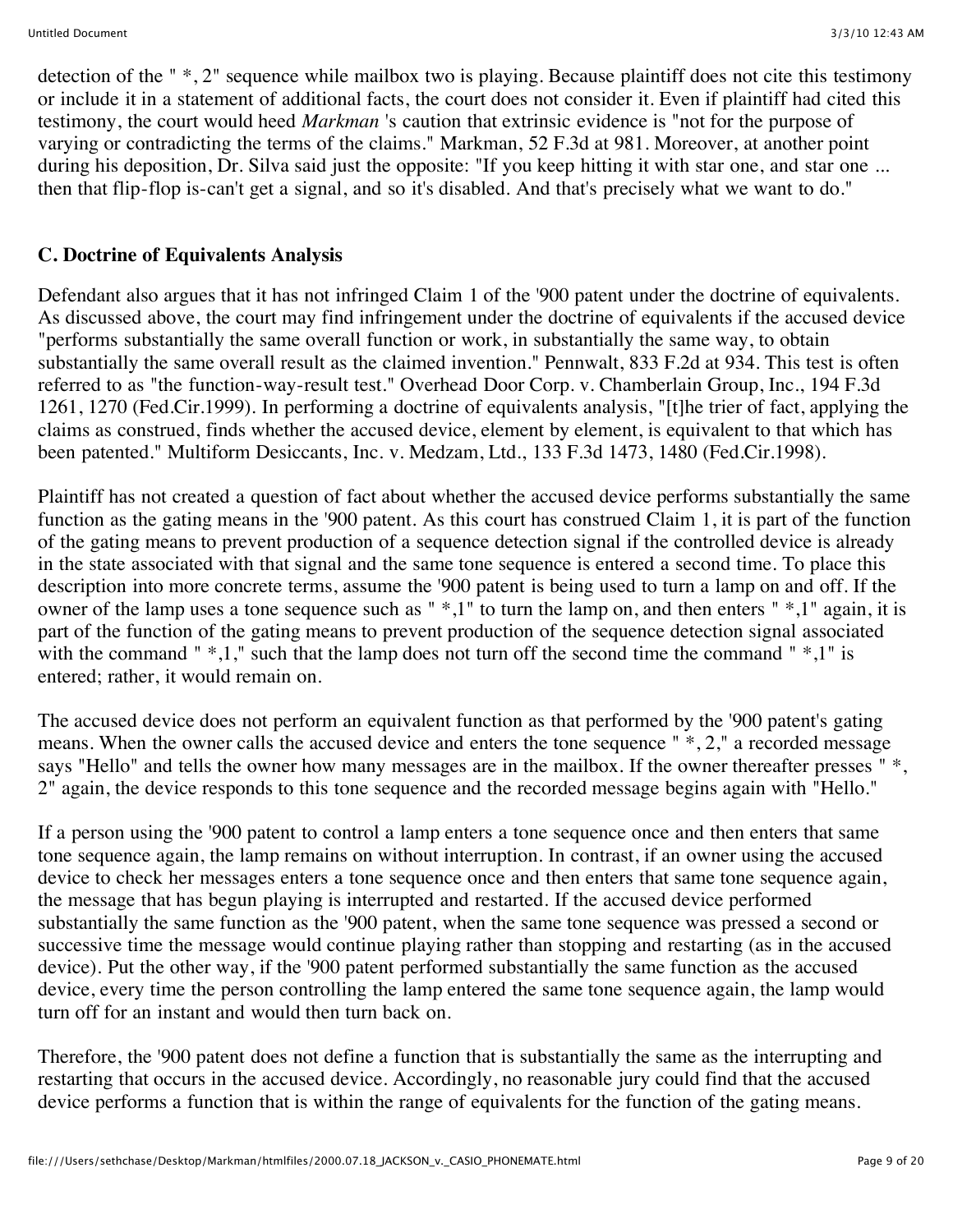Defendant's motion for summary judgment on doctrine of equivalents grounds with respect to Claim 1 is therefore granted.

# **III. Claim 3: Flip-Flop Means**

Defendant argues that the accused device does not have the "flip-flop means" required by independent Claim 3 and those claims that depend from Claim 3. Claim 3 reads, in relevant part:

A phone-line-linked, tone-operated control apparatus for remotely and selectively controlling a variety of operations, said operations being bistable by having only two mutually-exclusive operating conditions, said apparatus comprising: detecting means coupled to receive a plurality of tone signals from said phone line, for detecting at least one predetermined sequence of predetermined tone signals and for producing a corresponding sequence detection signal; and control means responsive to said sequence detection signal for producing a corresponding control signal ... wherein said control means comprises **flip-flop means** associated with each said bistable operation, with said flip-flop means producing first state and second state output signals for each said bistable operation, said first state output signal corresponding to one of said mutually-exclusive operating conditions, and said second state output signal corresponding to the other of said mutually-exclusive operating conditions, and wherein said flip-flop means is responsive to a sequence detection signal selectively associated with one of said conditions of fewer than all of said bistable operations for changing from said first state output signal to said second state output signal ... and is responsive to a different sequence detection signal selectively associated with the other one of said bistable operating conditions for changing from said second state output signal to said first state output signal ..., and maintaining the state of said flip-flop means until and if and only if said flip-flop means responds to a sequence detection signal selectively associated with the other of said conditions of fewer than all of said bistable operations, said first and second state output signals comprising said control signal.

# **A. Claim Construction: Function of the Flip-Flop Means**

[12] According to the plain language of Claim 3, the '900 patent controls "bistable" operations, meaning operations that have two mutually exclusive stable operating conditions only. The two mutually exclusive operating conditions of the preferred embodiment of plaintiff's patent are "on" and "off." As plaintiff explained to the patent office on April 26, 1996, "a single flip-flop means 66 selectively controls both of two, mutually exclusive, stable operating conditions (e.g., 'ON' and 'OFF') of a bistable operation." The language of Claim 3 and the detailed description explain that entering a predetermined sequence of predetermined tone signals (such as the tones # and 1), produces a sequence detection signal, which itself produces a corresponding control signal (such as "off"). As explained in the claim language, a specific and different sequence detection signal is associated with each of the two operating conditions, and part of the function of the flip-flop means is to respond to different sequence detection signals in different ways.

The claim language reveals that it is also part of the function of the flip-flop means to maintain its state and remain in one operating condition (e.g., on) "until and if and only if" it receives the sequence detection signal associated with the mutually exclusive operating condition (e.g., off). As plaintiff explained while prosecuting the patent: "flip-flop means 66 maintains its state until it responds to a sequence detection signal selectively associated with the other of its two mutually exclusive states. Neither the hanging up of the answering circuitry ... nor any other signal or operation can cause flip-flop means 66 to change its state. It only changes its state when it receives a sequence detection signal | selectively associated with its opposite state."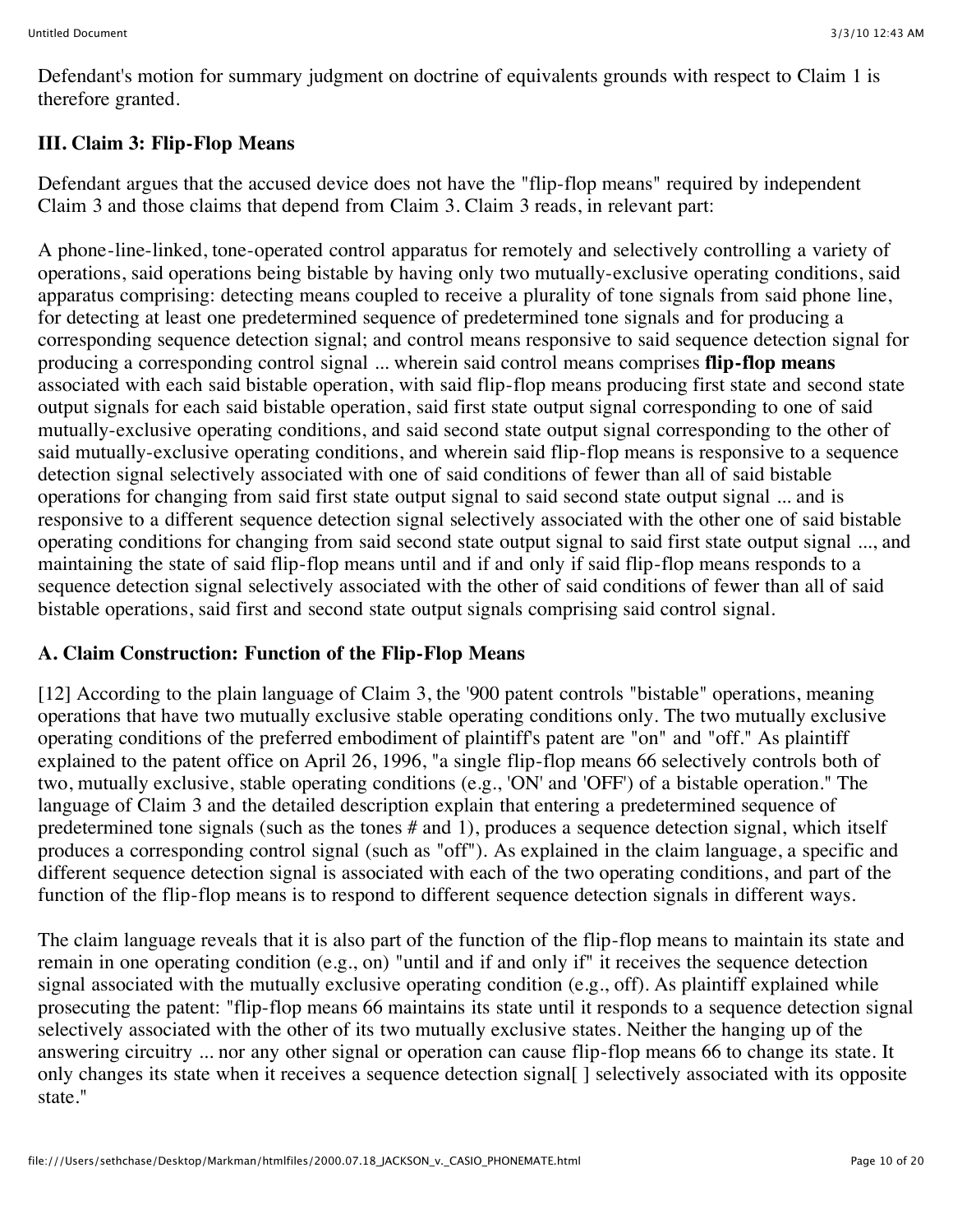According to the plain language of the claim coupled with the detailed description, if the appliance is on, for example, it is part of the function of the flip-flop means to not turn the item off until it receives the sequence detection signal associated with the operating condition "off." FN7 When the flip-flop means receives this sequence detection signal, it is part of the function of the flip-flop means to produce an output signal corresponding to the operating condition "off," such as the control signal "off." It is also part of the function of the flip-flop means to turn the item back on only if it receives a different sequence detection signal, e.g., the sequence detection signal selectively associated with the operating condition "on." FN8 It is further the function of the flip-flop means to maintain its state (and thus insure that the device remains in a given operating condition, such as off, and does not shift to the opposite operating condition, such as on) "until and if and only if" the flip-flop means receives and responds to "a sequence detection signal selectively associated with" the opposite state.

FN7. "[W]herein said flip-flop means is responsive to a sequence detection signal selectively associated with one of said conditions of fewer than all of said bistable operations [the condition off] for changing from said first state output signal [on] to said second state output signal [off]."

FN8. "[W]herein said flip flop means ... is responsive to a different sequence detection signal selectively associated with the other one of said bistable operating conditions [the condition on] for changing from said second state output signal [off] to said first state output signal [on]."

Dr. Silva's testimony corroborates the above-described function of the flip-flop means. He explained at his deposition that Claim 3 "is saying that that flip-flop responds to the sequence detecting signals, and it stays in that state until it gets another sequence detection signal, a different one. And it is bistable; it won't flip back and forth until it gets the right signal." Dr. Silva thus affirmed that it is part of the function of the flipflop to maintain its state and insure that the device remains in one stable operating condition (such as on) until the flip-flop receives the sequence detection signal associated with the mutually exclusive stable operating condition (such as off).

## **B. Literal Infringement Analysis**

[13] Defendant argues that the accused device does not perform the same function as the function described in Claim 3. Plaintiff relies on Dr. Silva's report to argue otherwise. Dr. Silva pointed to the light emitting diodes ("LEDs") on the accused device in an attempt to prove that defendant's device performs the same function as the flip-flop means in the '900 patent. The LEDs are small lights on the cover of the answering machine. One LED is connected to each mailbox.

Dr. Silva testified in his report that each mailbox has only two mutually-exclusive stable operating conditions, as evidenced by the fact that the LED associated with each mailbox is either turned on or turned off at any given time. The two mutually exclusive operating conditions are LED on and LED off. Dr. Silva explained that the function of the detecting means described in Claim 3 is performed when the owner calls the answering machine and keys in the tones, " \*, 2", a signal that causes the accused device to select mailbox 2. According to Dr. Silva, the accused device performs the function of the control means because selecting mailbox 2 causes the LED associated with mailbox 2 to turn on. The accused device performs the function of the flip-flop means, Dr. Silva asserts, because pressing " \*, 2" turns on the LED associated with mailbox 2,FN9 and pressing "1, 2, 3, \*, 2, 3" turns off the LED associated with mailbox 2.FN10 Moreover,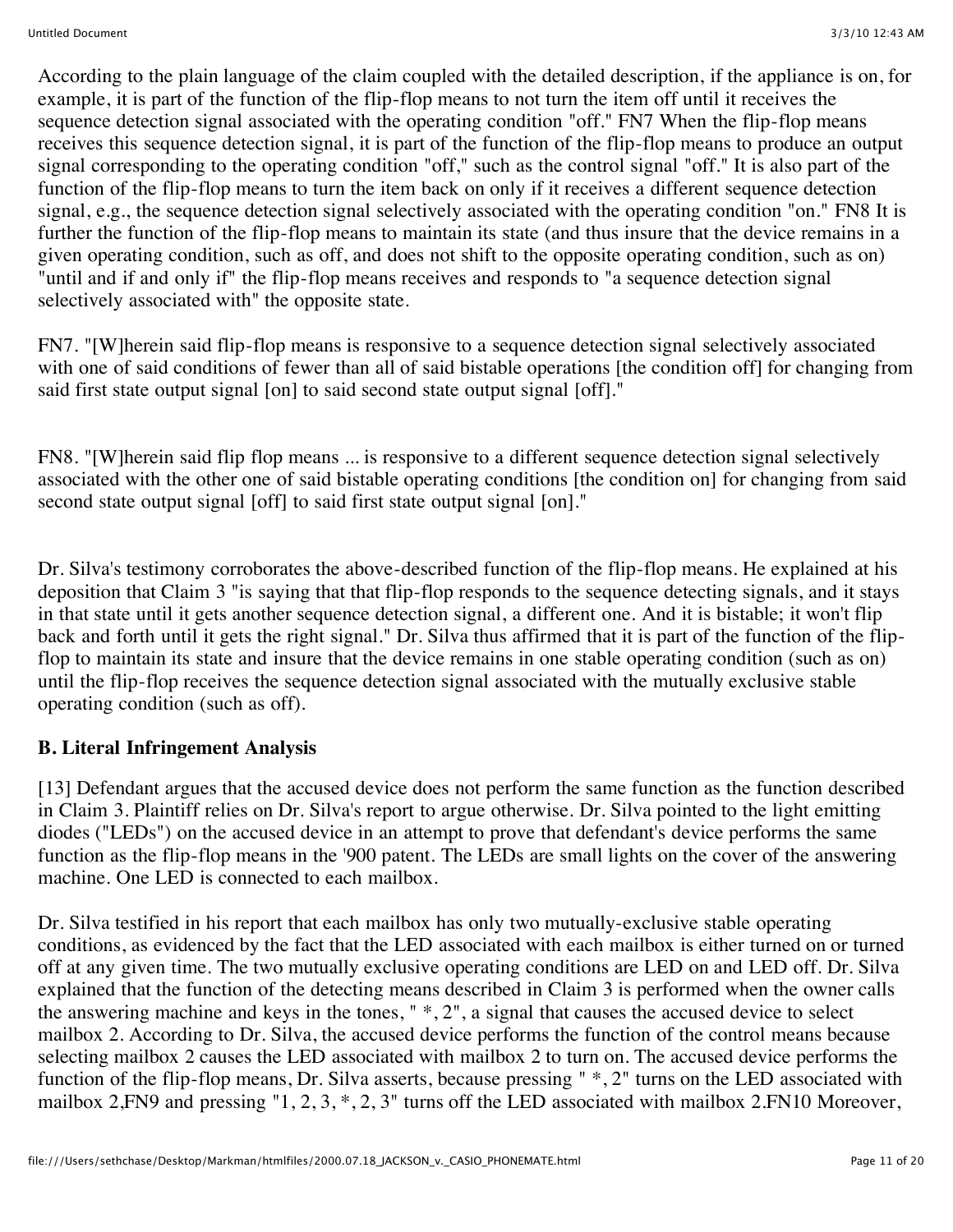Dr. Silva stated, the LED does not turn from off to on until and if and only if the predetermined tone sequence "  $\ast$ , 2" is pressed, and does not turn from on to off until and if and only if the predetermined tone sequence "1, 2, 3,  $\overline{*}$ , 2, 3" is pressed. FN11

FN9. Calling the accused device and pressing " \*, 2" enables a caller to leave a message in mailbox 2.

FN10. Entering "1, 2, 3, \*, 2, 3" performs the following functions: The first three digits, "1,2,3," are the access code, discussed below; the tones " \*, 2" enable the owner to access mailbox 2; and the tone "3" enables her to delete the messages therein.

FN11. Defendant argues that the accused device does not have two stable operating states, but may have as many four. According to the owner's guide for the accused device, when a caller leaves a message in mailbox 2, the LED associated with that mailbox blinks rapidly, and if the owner listens to that message and saves it, the LED blinks slowly. Defendant argues that the fast-blinking state, the slow-blinking state, and the "LED off" state are all stable operating conditions. Defendant further argues that the "LED on" state is not a stable operating condition. The court concludes that this argument does not create a genuine issue of material fact. Even accepting Dr. Silva's conclusion that the accused device has only two stable operating states, LED on and LED off, the accused device does not literally infringe Claim 3.

As an initial matter, defendant demonstrates that Dr. Silva's description of the accused device is flawed. The first tone sequence (\*, 2) turns the LED for mailbox 2 solidly on temporarily, and enables the caller to leave a message. If the caller leaves a message and hangs up, the light begins blinking quickly. The only way to turn the blinking light off at that point is for the owner to call the machine and punch in "1, 2, 3, \*, 2, 3." At one point during his deposition, Dr. Silva stated that the blinking light is not a stable operating condition.FN12 Although Dr. Silva identified a sequence of tones that turns the solid light from off to on (\*, 2), he did not identify any sequence of tones that turns the solid light from on to off. In fact, Dr. Silva admitted at his deposition that the light for mailbox 2 turns from steadily on to off if, after hitting " \*, 2" and selecting mailbox 2 (thus turning the LED on), the caller hangs up without leaving a message. Dr. Silva did not identify any *sequence of tones* that produces a sequence detection signal to shift the accused device from one stable operating condition back to the opposite stable operating condition as he had defined those conditions.

FN12. Dr. Silva explained: "With regard to the operations of star two [\*, 2] and one two three star two three [1, 2, 3, \*, 2, 3], with regard to those operations, the stable operating conditions are *off* and *steadily burning.*" (Emphasis added.)

As Dr. Silva explained at his deposition, "it's the entering of the sequence star two, according to that claim, ... that causes the bistable operation to change to the other operating condition," that is, that turns the LED associated with mailbox 2 from off to on. Given the plain language of the claim, entering another tone sequence should be the only way to cause the bistable operation to change back to the initial operating condition (LED off). Plaintiff explained to the patent office that "flip-flop means 66 *maintains its state until it responds to a sequence detection signal* selectively associated with the other of its two mutually exclusive states." (Emphasis added.) Yet simply hanging up the telephone turns off the LED for mailbox 2. The very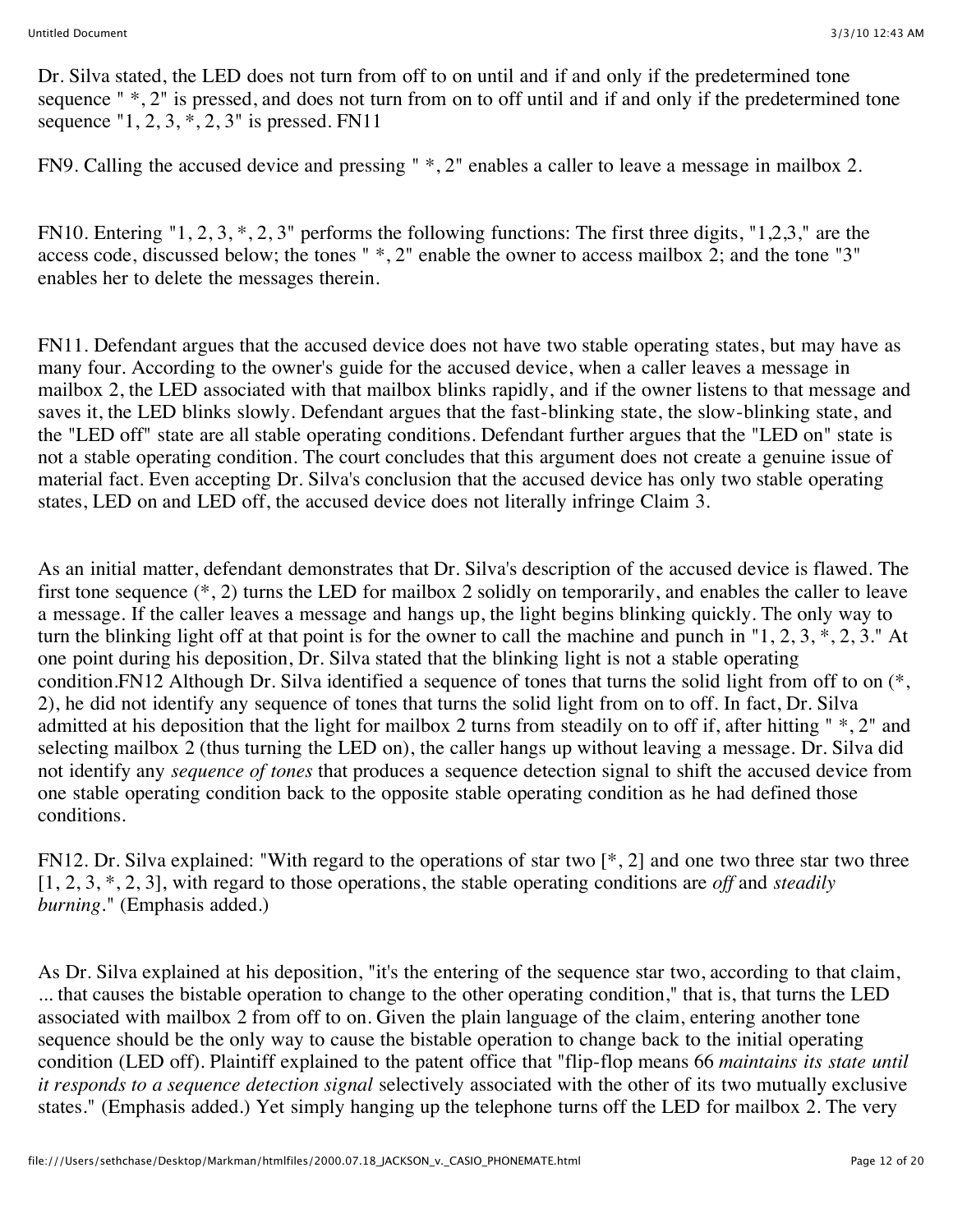fact that the LED for mailbox 2 turns off when the caller selects the mailbox and subsequently hangs up the telephone demonstrates that the accused device performs a different function than the flip-flop means in the '900 patent, because plaintiff explicitly explained to the patent office that "[n]either the hanging up of the answering circuitry nor any other signal or operation can cause flip-flop means 66 to change its state."

At one point during his deposition, Dr. Silva suggested that the blinking LED that turns on when a message is left in a mailbox constitutes a stable operating condition, and that this is essentially the same stable state as when the LED is steadily on: "Now, if you define stable operating condition as inclusive of ... messages in the mailbox and operations in the mailbox, then the flashing lights, flashing LEDs and steady LEDs, all mean the same thing. You're doing something to the mailbox." Even if the court assumes, for the sake of argument, that the blinking light and the steadily on light are both *stable* operating conditions that are opposite the operating condition of the LED when the light is off, plaintiff has not established that something in the accused device functions like the '900 patent's flip-flop means. Plaintiff cannot overcome the fact that the steadily burning/blinking light does not go off *only* in response to a sequence detection signal selectively associated with the other mutually exclusive or opposite state, the state of "LED off," because there are two ways to turn the light off: press the tones " $1, 2, 3, *, 2, 3,$ " or hang up the phone.

In truth, those functions of the accused device that are discussed by the parties can be divided into two types of genuinely opposite functions: (1) calling the machine and pressing  $"*, 2"$  turns the LED for mailbox 2 steadily on; hanging up the telephone turns that LED off; (2) leaving a message in mailbox 2 makes the LED for mailbox 2 blink steadily; pressing "1, 2, 3,  $\ast$ , 2, 3," turns that blinking LED off. In both of these situations, although hitting a predetermined sequence of tones ultimately shifts the accused device from one stable operating condition to the opposite stable operating condition, there is no predetermined sequence of tones that will shift the accused device back to the initial stable operating condition. In the first example, a sequence of tones turns the light steadily on, but the only way to turn the steadily burning light off is to hang up the phone. Similarly, although in the second example, a sequence of tones turns the blinking light off, the only way to turn the blinking light on is to leave a message. In sum, the accused device does not perform the function of not changing from one operating condition to the opposite operating condition "until and if and only if" a sequence detection signal associated with the opposite operating condition is received.

Plaintiff argues in his surreply that defendant's focus on the LEDs associated with the mailboxes is misplaced. Plaintiff's argument is rather disingenuous. After all, it was plaintiff's expert, Dr. Silva, who initially focused the inquiry on the LEDs by stating in his report that the way in which the LEDs reacted to tone signals demonstrated that the accused device must have flip-flop means and therefore must infringe. Defendant was compelled to focus on the LEDs to refute Dr. Silva's argument that the LEDs demonstrate that the accused device infringes the '900 patent.

Plaintiff also argues in his surreply that the function of the flip-flop means is simply to produce a control signal to control various bistable operations, such as turning an appliance on or off. According to plaintiff, it is clear that the accused device produces a control signal to control various operations because the owner of the device can turn it on and off, select a mailbox and play messages, and perform other such operations. Plaintiff contends that the very act of selecting a mailbox is a bistable operation, regardless of what happens to the LEDs associated with that mailbox.

Even accepting as true Dr. Silva's assertion that the very act of selecting a mailbox is a bistable operation, plaintiff does not demonstrate that the accused device literally infringes Claim 3. To do so, plaintiff would have to show that in order to exit mailbox 2 (that is, to place the device in a stable operating condition that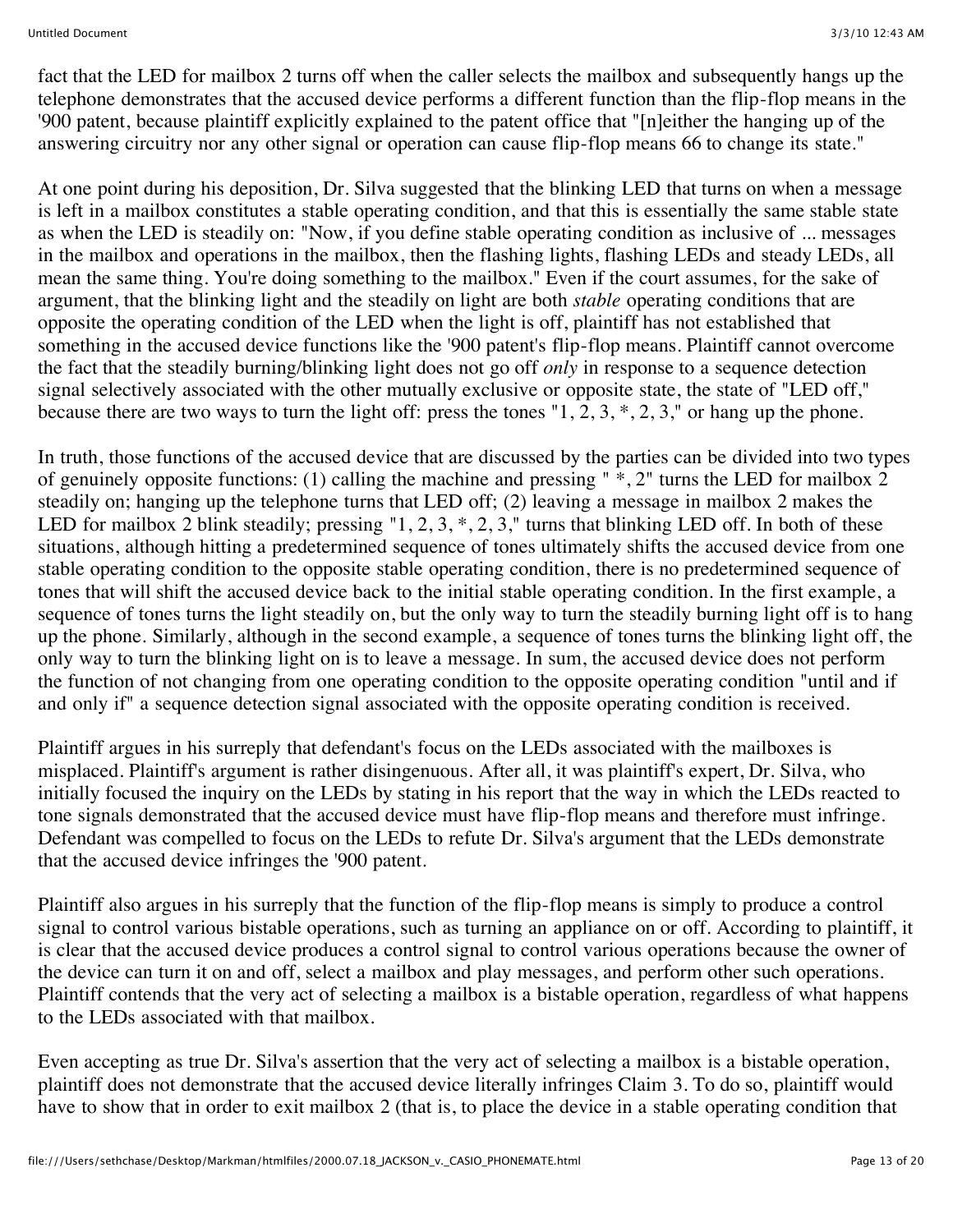is opposite from the condition of "mailbox 2 selected") the caller must press a predetermined sequence of tone signals to produce a corresponding sequence detection signal that essentially tells the accused device to exit mailbox 2.FN13 Plaintiff has not and cannot demonstrate this, because use of the device at Dr. Silva's deposition demonstrated that to exit mailbox 2, all the caller need do is hang up the telephone without leaving a message. The fact that the caller can also exit mailbox 2 by, for example, pressing the signal for mailbox 3 (" \*,3"), is irrelevant, because in order to read on the literal language of Claim 3, the accused device would have to "maintain[ ]" its state "until and if and only if [it] responds to a sequence detection signal selectively associated with the other of said conditions." The fact that the accused device appears to change its state in response to hanging up, an operation that does not involve the entry of codes FN14 (and therefore does not produce a corresponding sequence detection signal), demonstrates that it does not literally infringe Claim 3.

FN13. Dr. Silva testified during his deposition that playing the messages from a given mailbox is a stable operating condition, and that not playing the messages is likewise a stable operating condition.

FN14. According to the plain language of the '900 patent, Claim 3 requires that one must enter codes to shift from one stable operating condition to another. Plaintiff does not dispute this. In fact, plaintiff's expert's deposition testimony that the flashing LED is not a stable operating condition because it is not controlled by the entry of codes, but is rather voice-activated, confirms this conclusion.

Plaintiff essentially attempts to argue in his surreply that if the accused device has control means, it must have flip-flop means. But the mere fact that the accused device produces a control signal to control various operations does not mean that it does so using flip-flop means. Plaintiff cannot read the flip-flop means out of the '900 patent. It is plaintiff's burden to demonstrate that the accused device literally infringes his patent by performing the function performed by the flip-flop means. To do so, plaintiff must demonstrate that when a user of the accused device enters tones that produce a sequence detection signal, the accused device performs some bistable operation. Plaintiff must also demonstrate that the user must press a different sequence of tones to perform the opposite and mutually exclusive bistable operation. As mentioned above, Dr. Silva's definition of bistable is that "it won't flip back and forth *until it gets the right signal.*" (Emphasis added.) And plaintiff's explanation to the patent office of the function of flip-flop 66 in the '900 patent is that "it *only* changes its state when it receives a sequence detection signal[ ] selectively associated with its opposite state." (Emphasis added.)

Plaintiff has not identified in the accused device a single bistable operation, an operation that has two mutually-exclusive stable operating conditions as defined and described in the '900 patent. Plaintiff has not demonstrated that anything in the accused device produces an output signal corresponding to a given stable operating condition only if it receives the sequence detection signal associated with that operating condition, and produces an output signal corresponding to the opposite stable operating condition only if it receives the sequence detection signal associated with that opposite operating condition. Plaintiff thus has not identified anything in the accused device that performs the identical function as the flip-flop means in plaintiff's patent. Accordingly, the court grants defendant summary judgment, holding that the accused device does not literally infringe the Claim 3 of the '900 patent and those claims that depend from Claim 3.

### **C. Doctrine of Equivalents Analysis**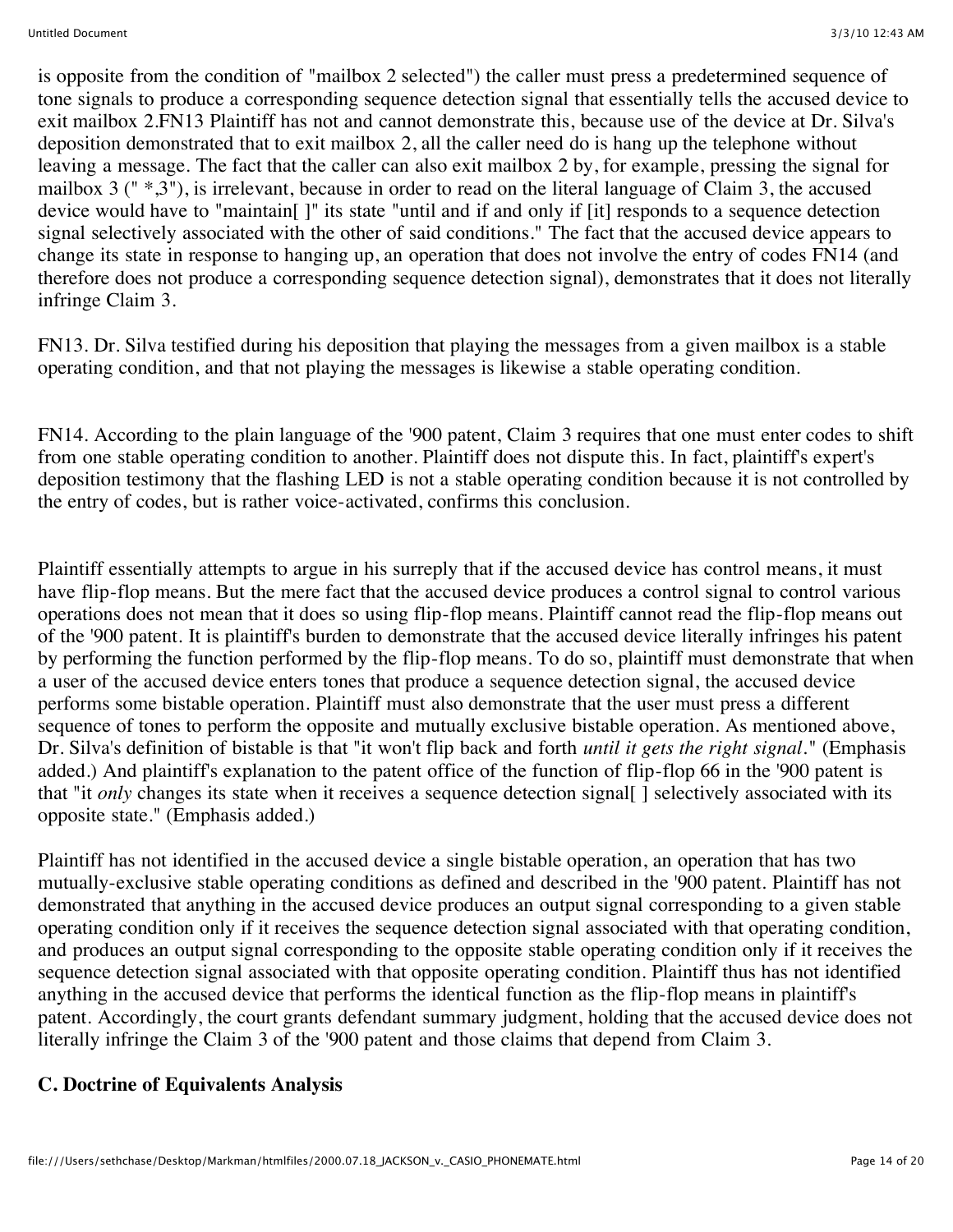Although defendant contends that the accused device does not infringe any of the claims of the '900 patent under the doctrine of equivalents, defendant does not explain why the accused device does not infringe Claim 3. The court has held that the accused device does not perform the identical function as the flip-flop means described in Claim 3. Something in the accused device may nevertheless function in substantially the same manner as the flip-flop means, and the accused device may achieve substantially the same result as the flip-flop means in substantially the same way. The court will not construct defendant's argument for it. Summary judgment under the doctrine of equivalents is denied with respect to Claim 3 and its dependent claims.

# **IV. Claim 5**

Defendant argues that the accused device does not literally infringe independent Claim 5 and those claims that depend from Claim 5 because the accused device does not contain anything that functions like the "access limiting circuit means" or the "counter means" described in that claim. Claim 5 reads, in relevant part:

A phone-line-linked, tone-operated control apparatus comprising: detecting means ...; **access limiting circuit means** coupled with said detecting means for preventing production of said sequence detection signal *until an access sequence comprising a further predetermined sequence of predetermined tone signals is first received on said phone line;* wherein said access limiting circuit means includes ... **counter means** coupled to said gate means and responsive to said tone signals for causing said gate means to enable operation of said detecting means following a predetermined number of tone signals received thereby. [Emphasis added.]

Defendant does not dispute Dr. Silva's testimony that the accused device contains functions akin to the detecting means and the control means in the '900 patent. Dr. Silva's explanation of the function of the detecting means at his deposition, discussed above in relation to Claim 3, applies to Claim 5 as well. As explained above, the function of the detecting means is performed in the accused device when someone calls the answering machine and keys in the tones, " \*, 2." This produces a corresponding sequence detection signal that causes the accused device to select mailbox 2.FN15 Dr. Silva used this same explanation in his report in discussing Claim 5. He stated that the function of the detecting means in Claim 5 is performed in the accused device because remotely keying in " \*, 2" causes the accused device to play back messages in mailbox 2.

FN15. If someone other than the owner calls the machine, selecting " \*, 2" will enable that person to leave a message in mailbox 2. If the owner calls the machine, selecting " \*, 2" will enable her to access and listen to those messages that have been left in mailbox 2 as long as she also enters an access code.

## **A. Access Limiting Circuit Means**

# **1. Claim Construction**

[14] Defendant argues that the accused device does not have access limiting circuit means. The court must first determine the function of this means. According to the plain language of the claim, the function of the '900 patent's access limiting circuit means is to prevent a sequence detection signal from being produced until after the phone line receives a predetermined sequence of predetermined tone signals. In essence, it is the function of the access limiting circuit means to prevent a user from accessing a mailbox unless she first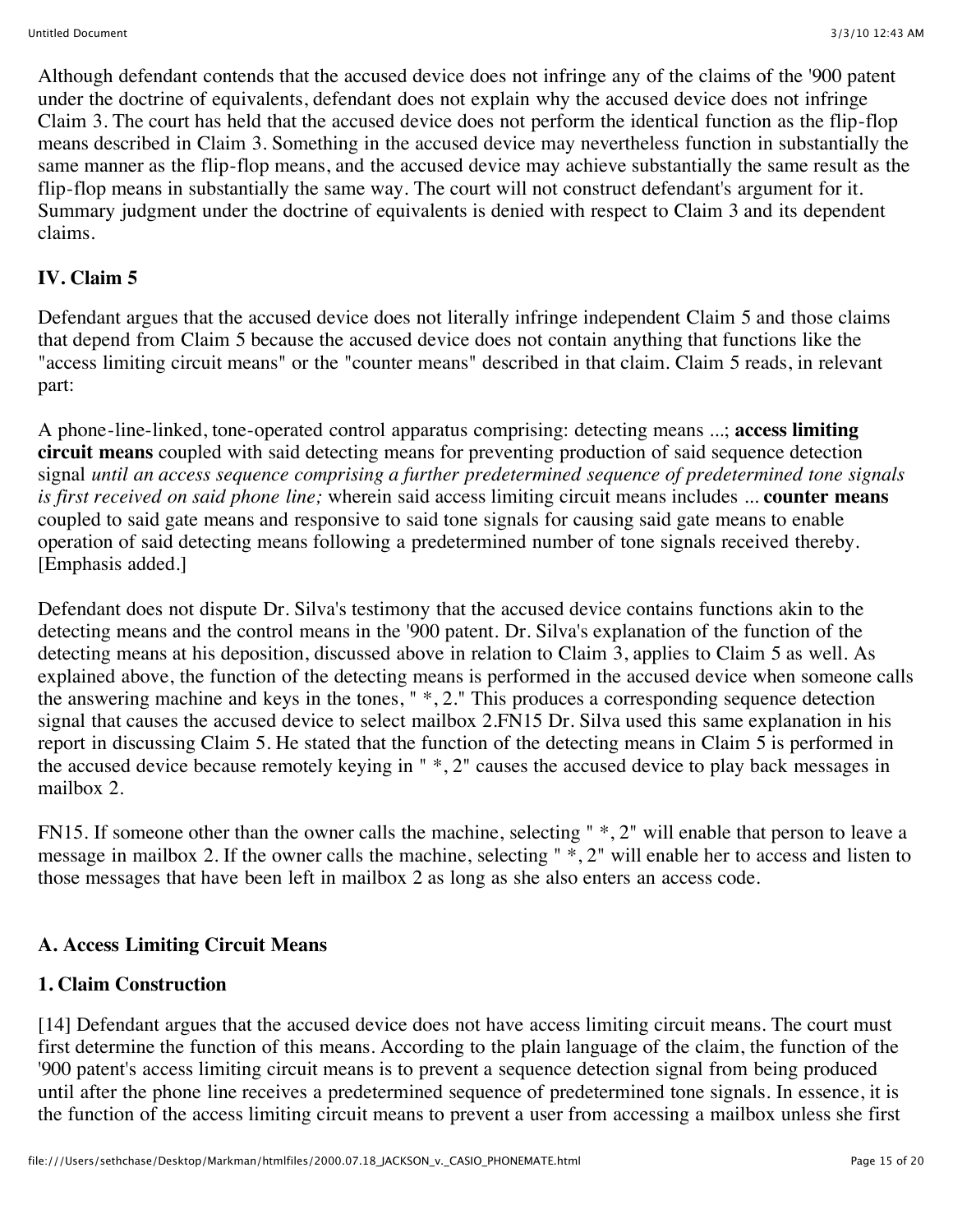enters an access code.

## **2. Literal Infringement Analysis**

[15] Having determined the function of the access limiting circuit means, the court turns to defendant's argument that the accused device does not perform the function performed by this means. Dr. Silva testified in his report that the function of the access limiting circuit means is performed because "actual use of the infringing device confirms that the correct access code (e.g., '1' and '2' and '3') FN16 must first be entered prior to entering a control code to make the instrument perform a function. When the device is called from a remote location and a control code is entered (without first entering the access code), the machine does not perform the desired function. On the other hand, when the access code is entered before the control code is entered, the machine performs the desired function."

FN16. The owner of the device may choose any three-digit number as an access code. The example used by the parties and in this opinion is "1, 2, 3."

According to defendant, it is clear that the accused device lacks the function performed by the access limiting circuit means because use of the device reveals that an access code does not always have to be entered before a control code (such as " \*, 2") is entered and detected. At Dr. Silva's deposition, defendant demonstrated to Dr. Silva that the owner of the accused device could access her messages equally well by pressing the access code ("1, 2, 3") and then the control code (" \*, 2"), or by pressing the control code and then the access code; that is, the order of these two commands is irrelevant. Defendant argues in its reply that this evidence demonstrates that the accused device does not perform the same function as the access limiting circuit means in the '900 patent. But the plain language of the claim controls. Dr. Silva's erroneous interpretation of the accused device does not change the fact that the accused device appears to "prevent[ ] production of [the] sequence detection signal" that causes the device to play back messages from mailbox 2 " *until an access sequence is first received.*" This creates a question of fact about whether the accused device performs the same function as the access limiting circuit means in the '900 patent.

## **B. Counter Means**

# **1. Claim Construction**

[16] Defendant also argues that the accused device does not perform the same function as the counter means described in Claim 5. The counter means is part of the access limiting circuit means. According to the plain language of the claim, the function of the counter means is to count the number of tone signals that are entered until the number of signals entered equals the number of digits in the access code. If the correct tone signals were entered, the counter means enables operation of the detecting means. Dr. Silva's deposition testimony demonstrates that he does not disagree with this construction of the function of the counter means.FN17

FN17. As Dr. Silva explained, the counter means "counts the number of tone signals, and when we've received four tone signals, it will disable itself.... [A]fter the apparatus ... receives four tones and a correct sequence is entered, it will cause flip-flop 122 to send out a good signal."

# **2. Literal Infringement Analysis**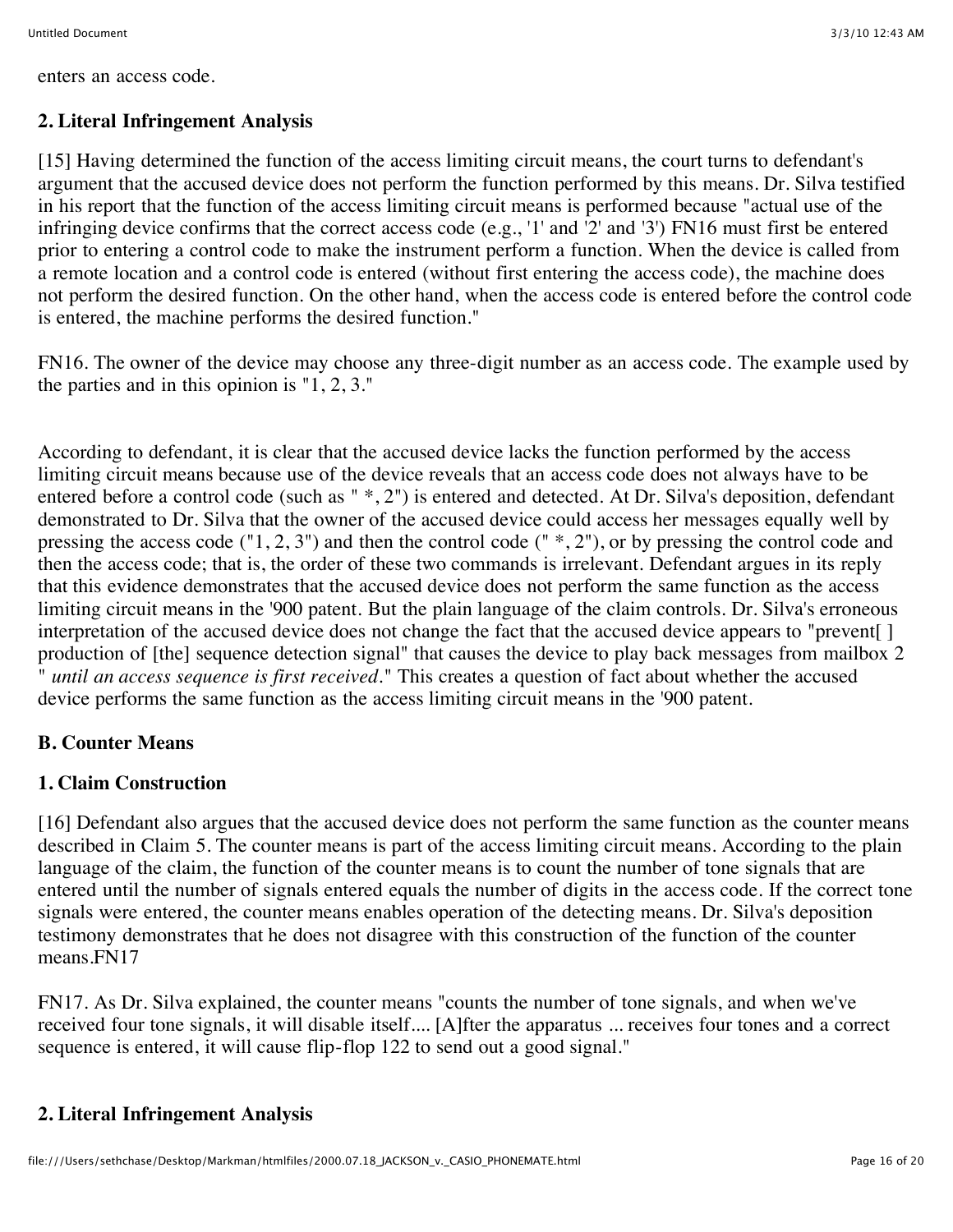[17] Dr. Silva testified in his report that the accused device performs the function of the counter means because the three-digit access code, composed of the tone signals "1, 2, 3," "must be received within a count of three (e.g., entering '1' and '2' and '3' works but entering '1' and '2' and 'X' and '3' does not)." According to Dr. Silva, the Owner's Guide for the accused device corroborates this conclusion, because it states that the access code is comprised of three digits. As Dr. Silva testified in his report: "[T]his is further evidence that the infringing device has a counter to enable operation of the infringingdevice only after it counts the entry of this correct, three-digit access number." Plaintiff contends from this evidence that the access code for the accused device must be entered within a count of three, and that therefore the accused device must have counter means.

Defendant argues that the accused device does not actually count the number of tone signals entered. In support, defendant notes the demonstration at Dr. Silva's deposition which revealed that entering any number of incorrect digits before entering the correct access code does not prevent the owner from accessing the device. All that matters is that the last 3 digits entered are "1, 2, 3." That is, the accused device works equally well whether the owner enters the sequence "1, 2, 3," the sequence "X, X, 1, 2, 3," or the sequence "X, X, X, X, 1, 2, 3." Defendant contends that plaintiff's statement that the access code must be entered within a count of three is therefore too broad.

Defendant does not deny, however, that once the user of the accused device has begun to enter the access code, the access code must be entered within a count of three. Dr. Silva is correct that an owner who enters  $"1, 2, X, 3"$  will not be granted access to the accused device. Moreover, Dr. Silva testified that, "any" answering machine that has a fixed-length access code must have a counter in it in order to count the number of correct digits of the access code ... It must have counter means ... to keep track of the number of correct digits that are ... entered." Although defendant argues that this conclusion is absurd, it has presented no expert testimony to refute this evidence. Plaintiff has created a question of fact about whether the accused device in fact has a counter means (e.g., whether once the owner of the accused device begins to enter the correct access code (that is, once the owner presses the number 1) the accused device begins to count the number of tones).FN18 The court concludes that whether the accused device performs the function of the counter means recited in Claim 5 is a question of fact. Defendant's motion for summary judgment on its contention that his device does not literally infringe Claim 5 of the '900 patent is therefore denied.

FN18. Defendant also attempts to argue that the accused device does not perform the same function as the counter means in Claim 5 because the detailed description of the '900 patent states that the preferred embodiment "hangs up" on a user after four tones have been entered if the tones do not constitute the correct access code. The plain language of the claim does not require that the device hang up, however. The court therefore does not read this limitation into the claim. *See, e.g.,* Electro Med. Sys., S.A. v. Cooper Life Sciences, Inc., 34 F.3d 1048, 1054 (Fed.Cir.1994) ("[A]lthough the specifications may well indicate that certain embodiments are preferred, particular embodiments appearing in a specification will not be read into the claims when the claim language is broader than such embodiments.").

### **C. Doctrine of Equivalents Analysis**

Defendant does not explicitly argue why the accused device does not infringe Claim 5 under the doctrine of equivalents. Because there is a question of fact about whether the accused device performs the identical function as the access limiting circuit means and the counter means required by Claim 5, there is also a question of fact about whether substantially the same function is performed. Moreover, Dr. Silva's statement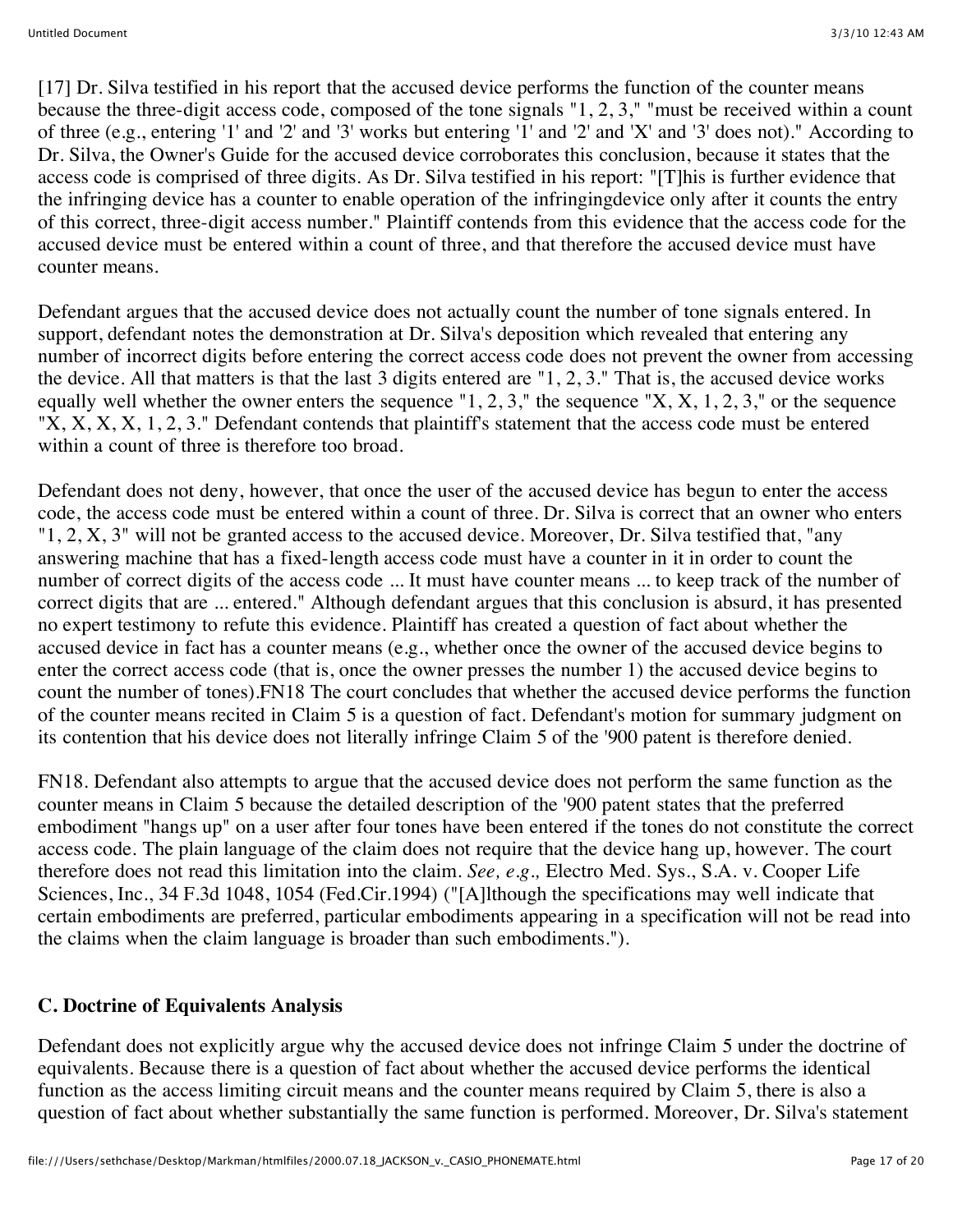that both the '900 patent and the accused device perform the function described in Claim 5 in the same way, using integrated circuit digital logic, creates a question of fact about the "way" prong of the function-wayresult test. Defendant's motion for summary judgment on Claim 5 under the doctrine of equivalents is therefore denied.

## **V. Claim 10: Feedback-Gate Means**

Defendant argues in his motion for summary judgment that the accused device does not perform the same function as the feedback-gate means required by Claim 10 of the '900 patent and those claims that depend from Claim 10. In his response, plaintiff concedes that the accused device does not literally infringe Claim 10, but argues that it nevertheless infringes that claim under the doctrine of equivalents.

Claim 10 reads, in relevant part:

A phone-line-linked, tone-operated control apparatus comprising: detecting means ...; control means ...; switching means ...; **feedback means** coupled to said switching means for producing a verifying signal in response to operation of said switching means for activating said instrument under control; wherein said feedback means includes **gate means** coupled with answering circuit means and responsive to said verifying signal for momentarily decoupling said answering circuit means from said phone line and thereby producing an audible signal.

## **A. Claim Construction: Function of the Feedback-Gate Means**

[18] The detailed description helps clarify the function of the feedback-gate means described in Claim 10. According to the detailed description, the feedback means generates a signal (designated ANSR). "The ANSR signal produced by this feedback circuitry momentarily disables gate 95, causing momentary disconnection of the phone line by relay 90. This momentary disconnection *results in an audible 'click'* being sent over [the] phone line ... to verify operation of an instrument under control." (Emphasis added.)

In light of the plain language of Claim 10, combined with the detailed description, the court construes the function of the feedback-gate means to be to respond to the verifying signal generated by the feedback means and cause a momentary disconnection of the phone line. The court construes the result of the feedback-gate means to be to produce an audible signal. Dr. Silva's testimony does not contradict this construction. In his report, Dr. Silva characterized the function of the feedback-gate means as follows: "the function of momentarily decoupling said answering circuit means from said phone line and thereby producing an audible signal."

## **B. Doctrine of Equivalents Analysis**

[19] Plaintiff argues that the accused device performs substantially the same function, in substantially the same way, to achieve substantially the same result as the feedback-gate means described in the '900 patent. Dr. Silva stated at his deposition that both devices achieve substantially the same result in substantially the same way because they both "use<sup>[]</sup> integrated circuit logic to put a signal on the line."

The court proceeds to determine whether a reasonable jury could find that the accused device contains elements that are equivalent to each of the functional limitations of Claim 10, as the court has construed them. Bai, 160 F.3d at 1354. Plaintiff admits that the accused device does not momentarily disconnect from the phone line, but argues that it nevertheless performs substantially the same function as the feedback-gate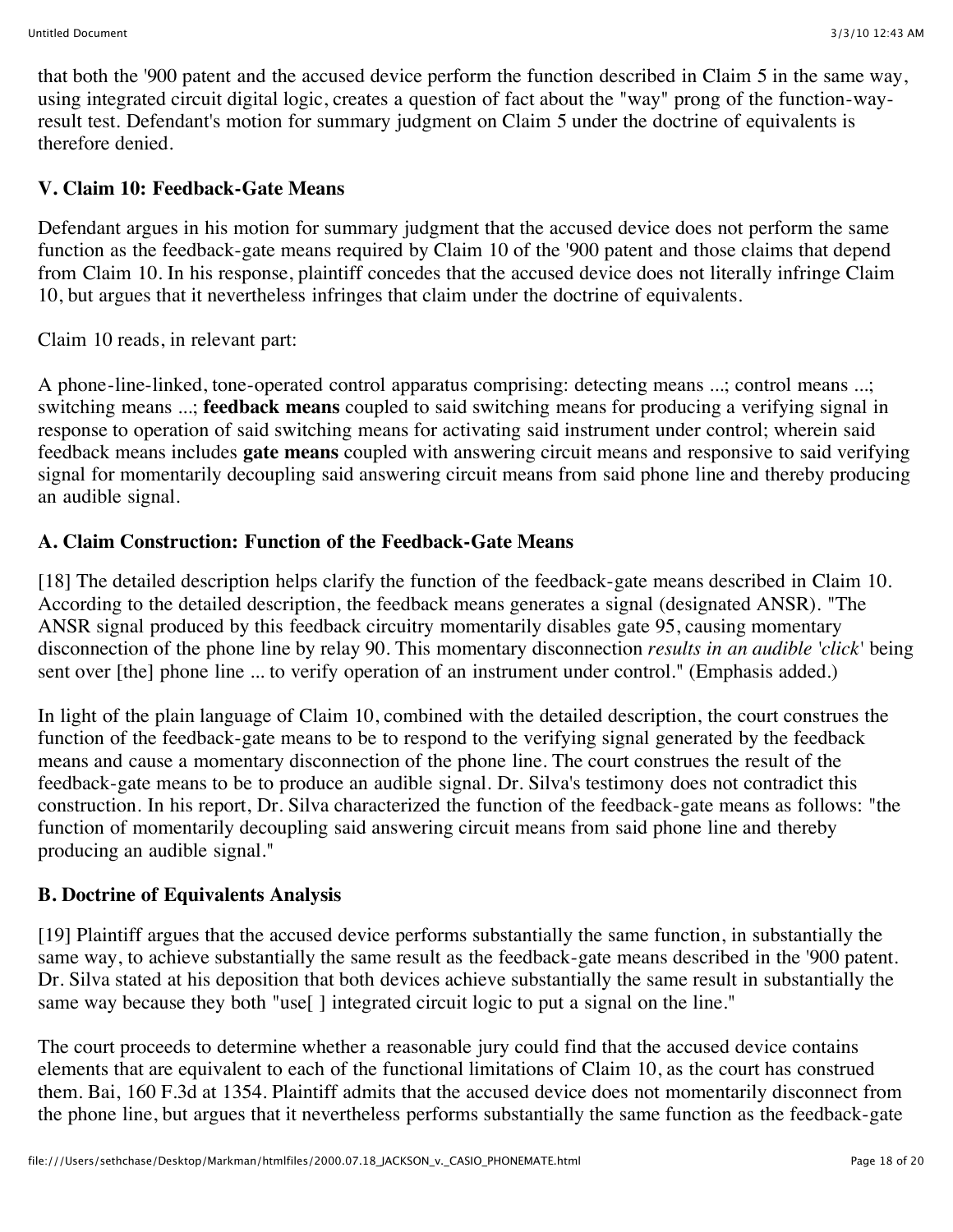means when it plays back messages in mailbox 2 after the owner presses "1, 2, 3, \*, 2." Dr. Silva testified at his deposition that playing back voice messages is equivalent to momentarily decoupling the phone line to produce an audible signal. He stated, "The [accused device] doesn't momentarily disconnect from the line, but it performs the function of producing a verifying signal, an audible signal, with-that's the function." At his deposition, therefore, Dr. Silva's characterized the function of the feedback-gate means to be either producing a verifying signal or producing an audible signal.

Defendant argues that Dr. Silva's interpretation of the function of the feedback-gate means erases a meaningful functional limitation from the feedback-gate means because it ignores the requirement that the answering circuit means "momentarily decoupl[e]" from the phone line. In construing Claim 10, the court agrees with defendant that disconnecting the phone line is an explicit functional limitation of the claim. Although "any analysis of infringement under the doctrine of equivalents necessarily deals with subject matter that is 'beyond,' 'ignored' by, and not included in the literal scope of a claim," Ethicon Endo-Surgery, Inc. v. United States Surgical Corp., 149 F.3d 1309, 1317 (Fed.Cir.1998), "[t]he doctrine of equivalents cannot be used to erase meaningful structural and functional limitations of the claim on which the public is entitled to rely in avoiding infringement," Conopco, Inc. v. May Dep't Stores Co., 46 F.3d 1556, 1562 (Fed.Cir.1994) (internal citations omitted), *cert. denied,* 514 U.S. 1078, 115 S.Ct. 1724, 131 L.Ed.2d 582 (1995).

Dr. Silva testified that the accused device operates in substantially the same way (through integrated circuit logic), to achieve substantially the same result (putting a signal on the line) as the '900 patent. Dr. Silva's testimony does not claim or create a genuine issue of material fact, however, that the accused device performs substantially the same function as "momentarily decoupling" from the phone line. Summary judgment for defendant under the doctrine of equivalents is therefore appropriate.

[20] The doctrine of prosecution history estoppel likewise supports the court's conclusion under the doctrine of equivalents. "Prosecution history estoppel acts as one check on application of the doctrine of equivalents, by precluding a patentee from regaining, through litigation, coverage of subject matter relinquished during prosecution of the application for the patent." Wang Laboratories, Inc. v. Mitsubishi Electronics America, Inc., 103 F.3d 1571, 1577-78 (Fed.Cir.) (citations omitted), *cert. denied,* 522 U.S. 818, 118 S.Ct. 69, 139 L.Ed.2d 30 (1997). To determine if prosecution history estoppel applies, the court decides "whether an aspect of the originally claimed subject matter was surrendered by the amendment and is thus outside the range of equivalents to which the patentee is entitled." Bai, 160 F.3d at 1354 (internal citations omitted).

Defendant argues that plaintiff was required to add the phrase "momentarily decoupling" to his patent so as not to infringe the prior art, and that plaintiff should therefore be estopped from arguing that the feedbackgate means covers devices that do not momentarily decouple from the phone line. "When determining whether prosecution history estoppel applies to limit the doctrine of equivalents, a court must examine the reason why an applicant amended a claim. If such examination indicates that a patent applicant has made a substantive change to his claim that clearly responds to an examiner's rejection of that claim as unpatentable over prior art, prosecution history estoppel applies to that claim." Id. at 1355 (citing Warner-Jenkinson, 520 U.S. at 30-31, 117 S.Ct. 1040).

Defendant contends that plaintiff abandoned Claim 15 in response to a prior art rejection, and that the only difference between Claim 10 and Claim 15 was that the latter claim lacked feedback-gate means. An examination of the two claims reveals that defendant is correct that the only real difference between the two claims is that the feedback means described in Claim 15 does not include gate means. The patent office